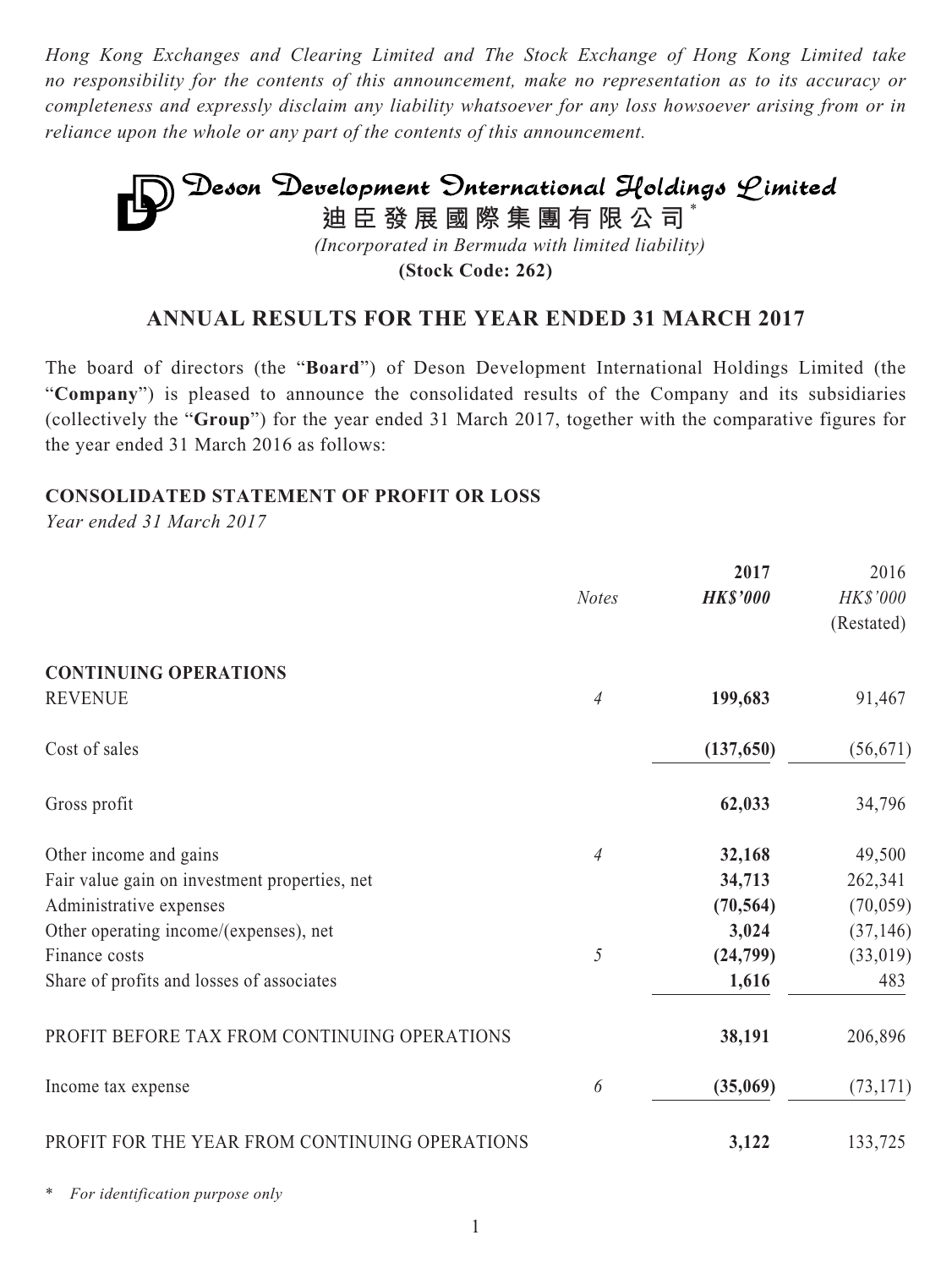# **CONSOLIDATED STATEMENT OF PROFIT OR LOSS (Continued)**

*Year ended 31 March 2017*

|                                                                              | <b>Notes</b> | 2017<br><b>HK\$'000</b> | 2016<br>HK\$'000<br>(Restated) |
|------------------------------------------------------------------------------|--------------|-------------------------|--------------------------------|
| <b>DISCONTINUED OPERATIONS</b>                                               |              |                         |                                |
| Profit for the year from discontinued operations                             | 8            | 174,863                 | 14,061                         |
| PROFIT FOR THE YEAR                                                          |              | 177,985                 | 147,786                        |
| Attributable to:                                                             |              |                         |                                |
| Owners of the Company                                                        |              | 144,934                 | 140,998                        |
| Non-controlling interests                                                    |              | 33,051                  | 6,788                          |
|                                                                              |              | 177,985                 | 147,786                        |
| EARNINGS PER SHARE ATTRIBUTABLE TO<br>ORDINARY EQUITY HOLDERS OF THE COMPANY | 9            |                         |                                |
|                                                                              |              |                         |                                |
| Basic and diluted                                                            |              |                         |                                |
| - For profit for the year                                                    |              | <b>HK14.82 cents</b>    | <b>HK17.68</b> cents           |
| - For profit from continuing operations                                      |              | HK0.34 cent             | <b>HK16.76</b> cents           |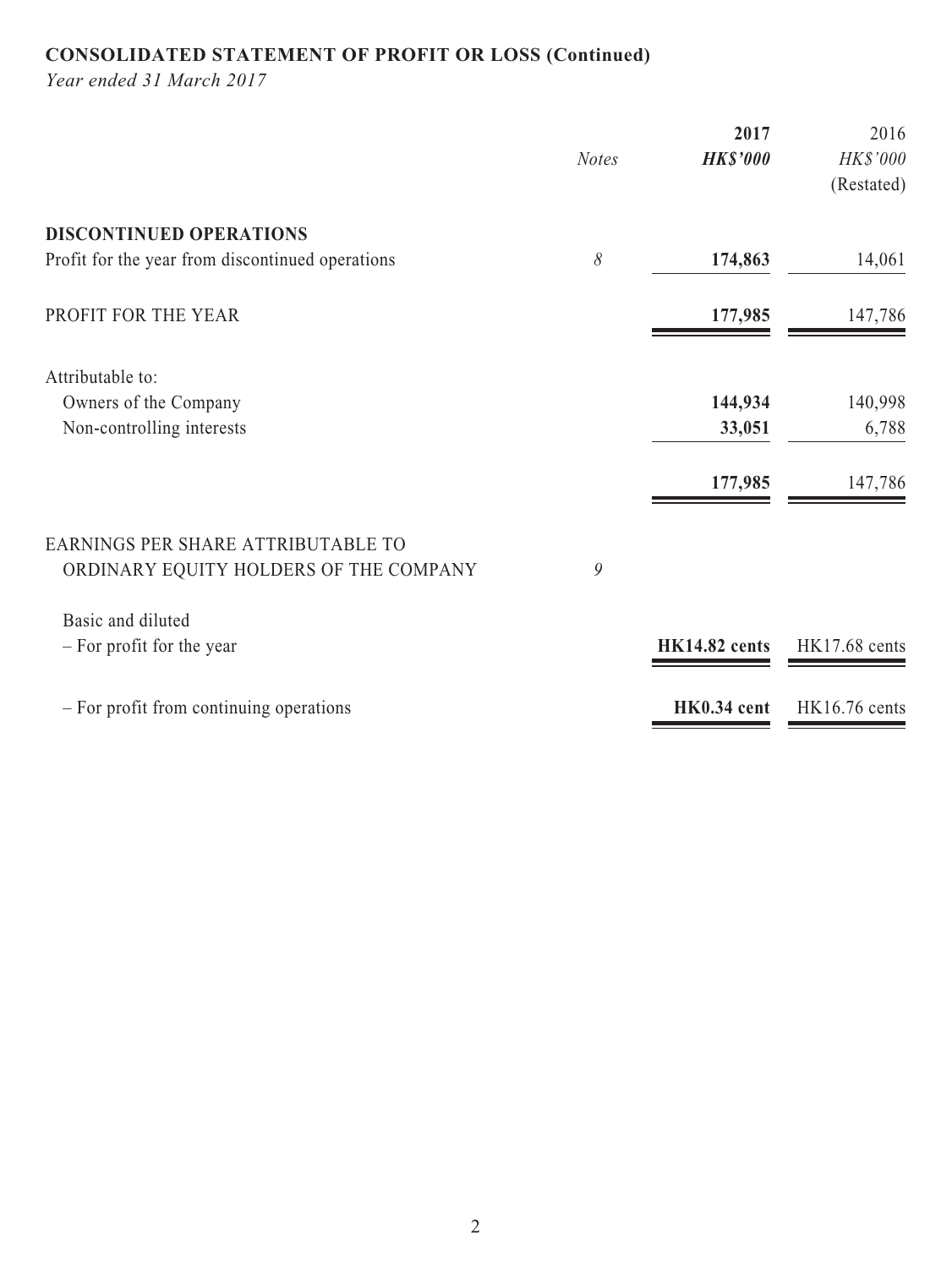# **CONSOLIDATED STATEMENT OF COMPREHENSIVE INCOME**

*Year ended 31 March 2017*

|                                                                                                      | 2017<br><b>HK\$'000</b> | 2016<br>HK\$'000 |
|------------------------------------------------------------------------------------------------------|-------------------------|------------------|
| PROFIT FOR THE YEAR                                                                                  | 177,985                 | 147,786          |
|                                                                                                      |                         |                  |
| OTHER COMPREHENSIVE INCOME/(LOSS)                                                                    |                         |                  |
| Other comprehensive loss to be reclassified                                                          |                         |                  |
| to profit or loss in subsequent periods:                                                             |                         |                  |
| Share of other comprehensive loss of associates                                                      | (2,801)                 | (991)            |
| Exchange differences on translation of foreign operations                                            | (67, 145)               | (31, 638)        |
| Net other comprehensive loss to be reclassified                                                      |                         |                  |
| to profit or loss in subsequent periods                                                              | (69, 946)               | (32, 629)        |
| Other comprehensive income/(loss) not to be reclassified<br>to profit or loss in subsequent periods: |                         |                  |
| Surplus/(deficit) on revaluation of                                                                  |                         |                  |
| leasehold land and buildings                                                                         | 25,034                  | (3,002)          |
| Income tax effect                                                                                    | (4,630)                 | 655              |
| Net other comprehensive income/(loss) not to be                                                      |                         |                  |
| reclassified to profit or loss in subsequent periods                                                 | 20,404                  | (2,347)          |
| OTHER COMPREHENSIVE LOSS FOR THE YEAR, NET OF TAX                                                    | (49, 542)               | (34, 976)        |
| TOTAL COMPREHENSIVE INCOME FOR THE YEAR                                                              | 128,443                 | 112,810          |
| Attributable to:                                                                                     |                         |                  |
| Owners of the Company                                                                                | 96,025                  | 107,394          |
| Non-controlling interests                                                                            | 32,418                  | 5,416            |
|                                                                                                      |                         |                  |
|                                                                                                      | 128,443                 | 112,810          |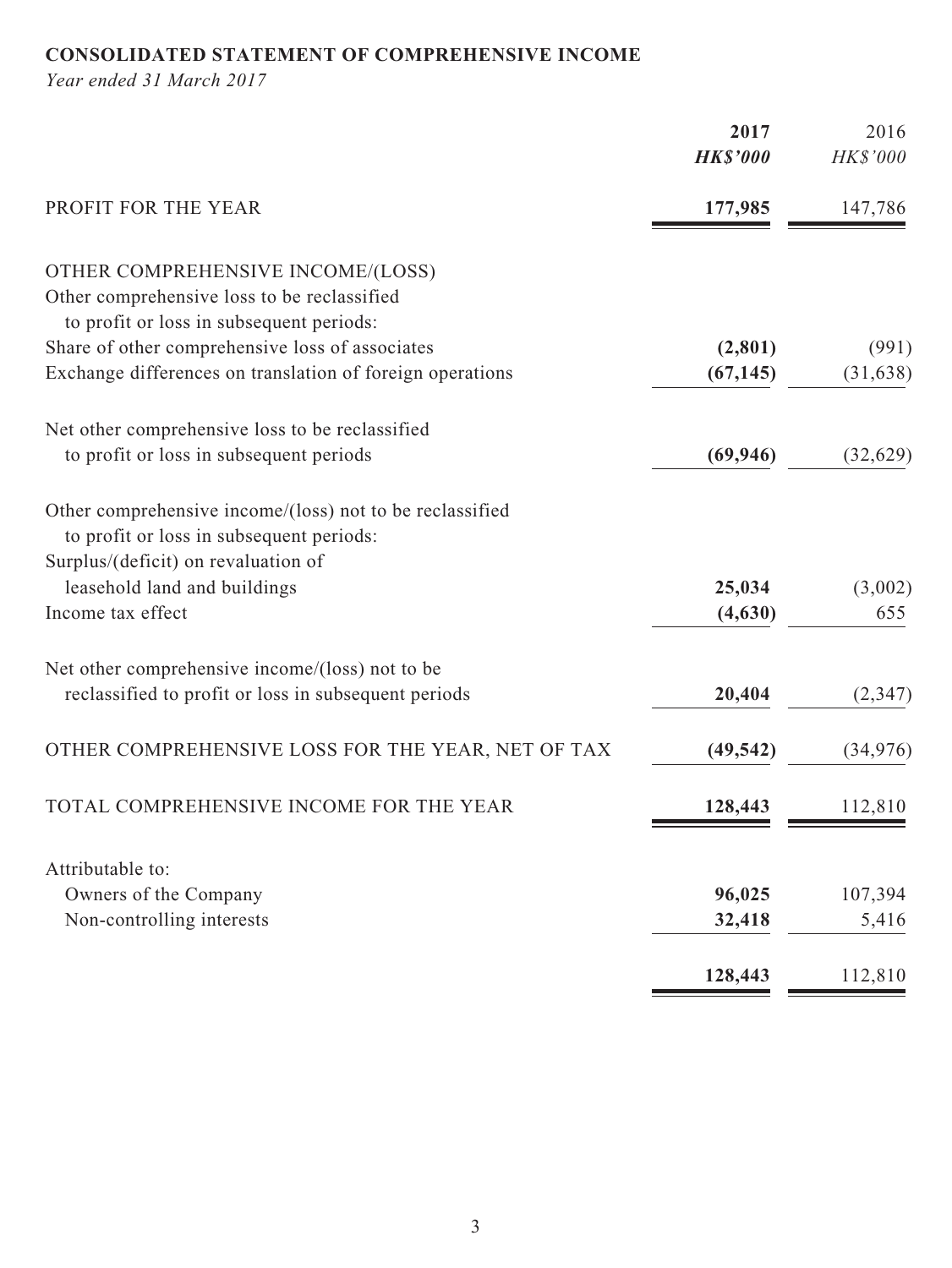# **CONSOLIDATED STATEMENT OF FINANCIAL POSITION**

*31 March 2017*

|                                                                                |              | 2017            | 2016      |
|--------------------------------------------------------------------------------|--------------|-----------------|-----------|
|                                                                                | <b>Notes</b> | <b>HK\$'000</b> | HK\$'000  |
| NON-CURRENT ASSETS                                                             |              |                 |           |
| Property, plant and equipment                                                  |              | 217,258         | 221,282   |
| Investment properties                                                          |              | 887,841         | 1,056,900 |
| Goodwill                                                                       |              |                 |           |
| Investments in associates                                                      |              | 98,260          | 127       |
| Available-for-sale investments                                                 |              | 21,641          | 21,641    |
| Pledged deposits                                                               |              |                 | 462,000   |
| Total non-current assets                                                       |              | 1,225,000       | 1,761,950 |
| <b>CURRENT ASSETS</b>                                                          |              |                 |           |
| Due from associates                                                            |              | 356             | 4,964     |
| Due from an investee                                                           |              |                 | 100       |
| Due from related companies                                                     |              | 2,637           | 1,347     |
| Properties held for sale under development and                                 |              |                 |           |
| properties held for sale                                                       |              | 1,075,972       | 1,075,959 |
| Gross amount due from contract customers                                       |              |                 | 31,929    |
| Inventories                                                                    |              | 8,444           | 14,456    |
| Accounts receivable                                                            | 10           | 34,586          | 110,635   |
| Prepayments, deposits and other receivables                                    |              | 35,445          | 80,896    |
| Equity investments at fair value through profit or loss                        |              | 4,329           | 8,124     |
| Tax recoverable                                                                |              |                 | 2,490     |
| Pledged deposits                                                               |              | 182,900         | 152,127   |
| Cash and cash equivalents                                                      |              | 67,073          | 57,689    |
|                                                                                |              | 1,411,742       | 1,540,716 |
| Assets of a disposal group classified as held for sale                         | 13           | 146,316         |           |
| Total current assets                                                           |              | 1,558,058       | 1,540,716 |
| <b>CURRENT LIABILITIES</b>                                                     |              |                 |           |
| Gross amount due to contract customers                                         |              |                 | 114,914   |
| Accounts payable                                                               | 11           | 9,149           | 47,353    |
| Other payables and accruals                                                    |              | 254,471         | 288,821   |
| Due to associates                                                              |              | 5,549           | 48        |
| Due to a non-controlling shareholder                                           |              |                 | 1,500     |
| Tax payable                                                                    |              | 51,075          | 82,301    |
| Interest-bearing bank and other borrowings                                     |              | 512,978         | 653,841   |
|                                                                                |              | 833,222         | 1,188,778 |
| Liabilities directly associated with the assets classified<br>as held for sale | 13           | 68,721          |           |
|                                                                                |              |                 |           |
| Total current liabilities                                                      |              | 901,943         | 1,188,778 |
| NET CURRENT ASSETS                                                             |              | 656,115         | 351,938   |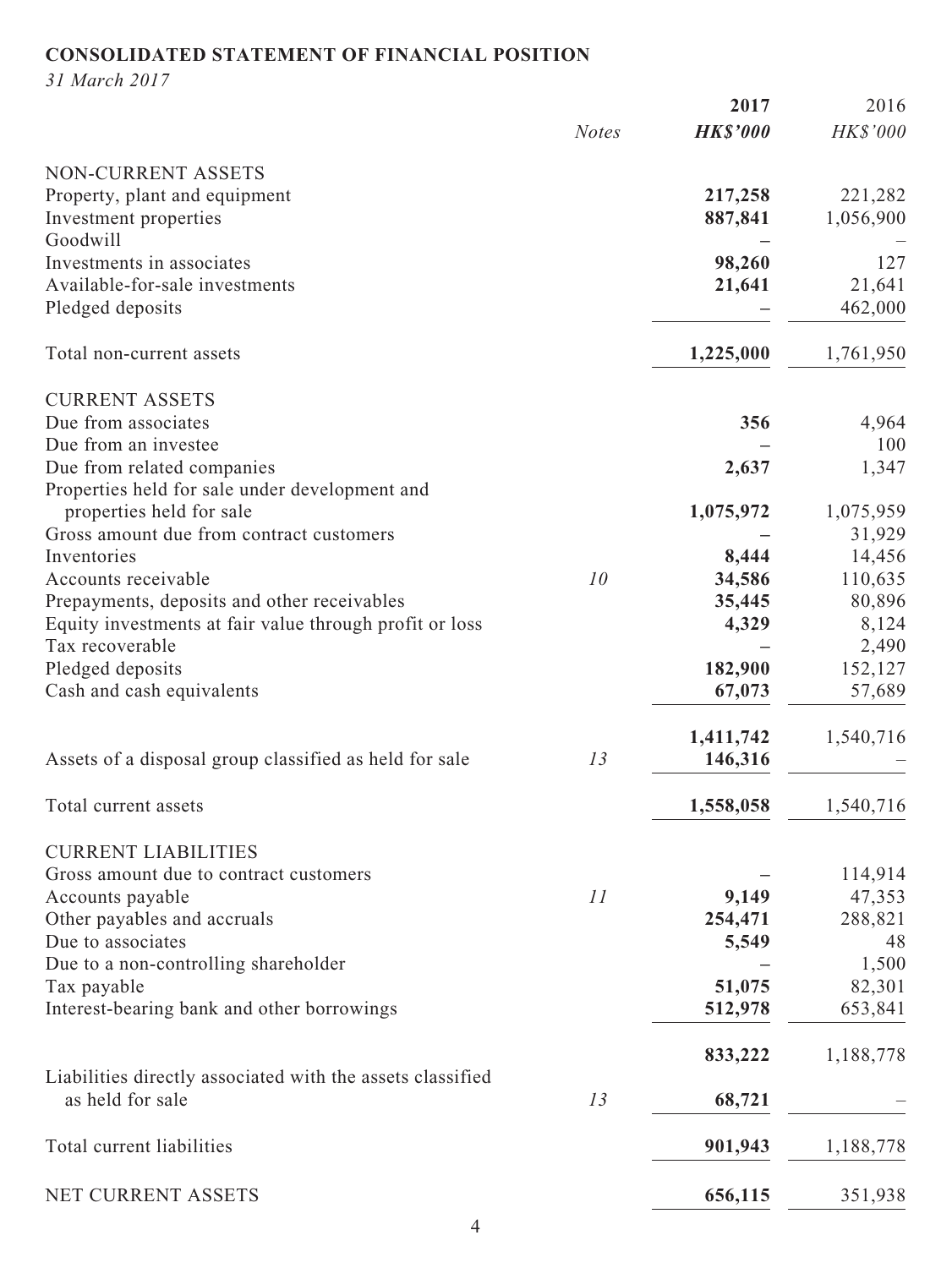# **CONSOLIDATED STATEMENT OF FINANCIAL POSITION (Continued)**

*31 March 2017*

|                                              |             | 2017            | 2016      |
|----------------------------------------------|-------------|-----------------|-----------|
|                                              | <b>Note</b> | <b>HK\$'000</b> | HK\$'000  |
| NET CURRENT ASSETS                           |             | 656,115         | 351,938   |
| TOTAL ASSETS LESS CURRENT LIABILITIES        |             | 1,881,115       | 2,113,888 |
| NON-CURRENT LIABILITIES                      |             |                 |           |
| Interest-bearing bank and other borrowings   |             | 277,415         | 560,040   |
| Deferred tax liabilities                     |             | 146,987         | 172,599   |
| Total non-current liabilities                |             | 424,402         | 732,639   |
| Net assets                                   |             | 1,456,713       | 1,381,249 |
| <b>EQUITY</b>                                |             |                 |           |
| Equity attributable to owners of the Company |             |                 |           |
| Issued capital                               | 12          | 97,788          | 97,788    |
| Reserves                                     |             | 1,358,805       | 1,262,478 |
|                                              |             | 1,456,593       | 1,360,266 |
| <b>Non-controlling interests</b>             |             | 120             | 20,983    |
| Total equity                                 |             | 1,456,713       | 1,381,249 |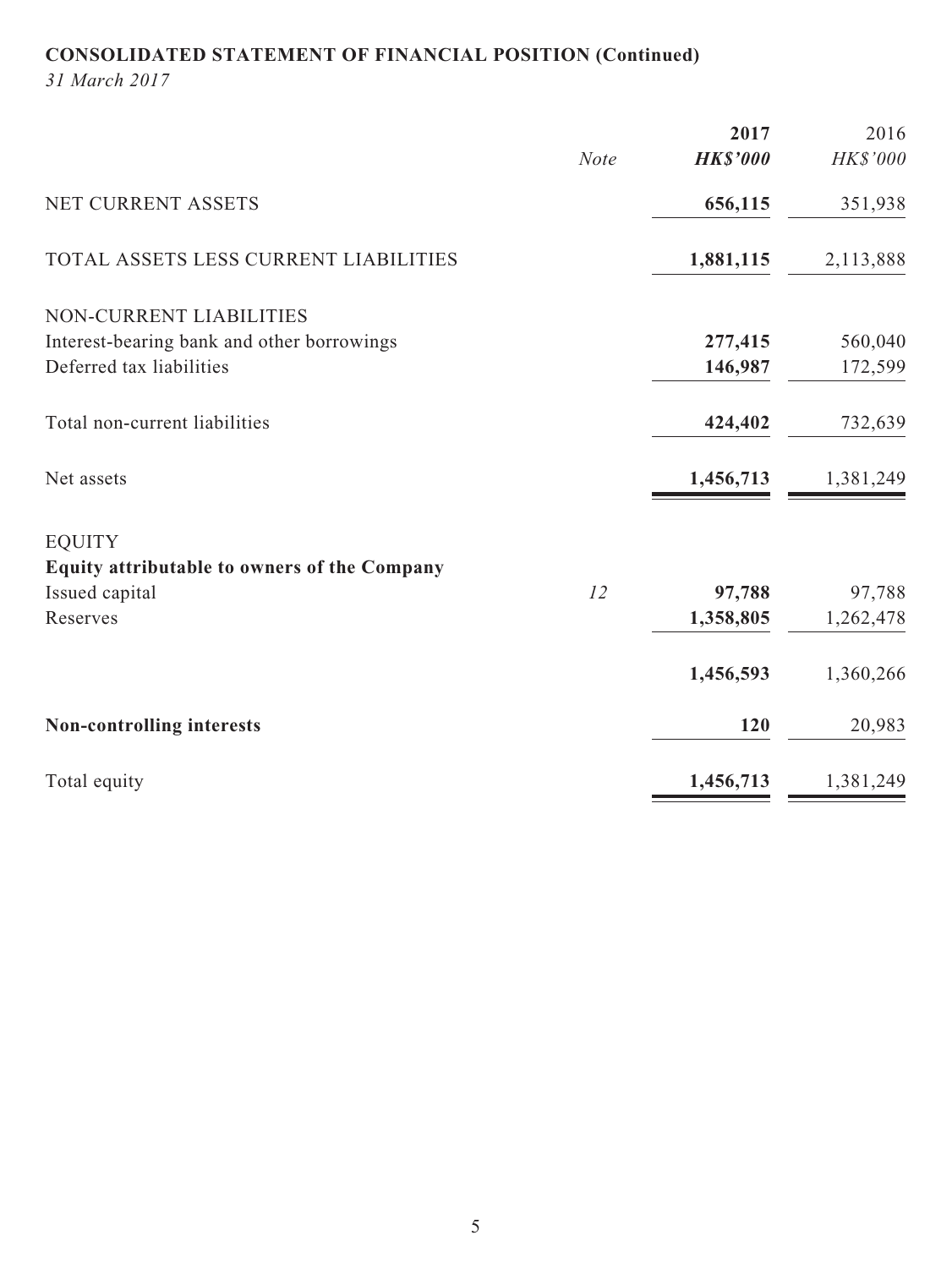#### **NOTES TO ANNUAL RESULTS**

*31 March 2017*

#### **1. CORPORATE AND GROUP INFORMATION**

Deson Development International Holdings Limited (the "**Company**") is a limited liability company incorporated in Bermuda. The principal place of business of the Company is located at 11th Floor, Nanyang Plaza, 57 Hung To Road, Kwun Tong, Kowloon, Hong Kong.

During the year, the Group was involved in the following activities:

- the construction business, as a main contractor, decoration, as well as the provision of electrical and mechanical engineering services, mainly in Hong Kong, Mainland China and Macau;
- property development and investment;
- trading of medical equipment and home security and automation products, and provision of related installation and maintenance services as well as trading of various granite and marble products, stone slabs and products for construction market; and
- investment in securities.

As further set out in note 8 to the annual results, following the partial disposal of Deson Construction International Holdings Limited ("**DCIHL**") and its subsidiaries (the "**DCIHL Group**") on 31 March 2017, the Group has ceased the construction business as a main contractor, decoration, as well as the provision of electrical and engineering services, and the investment in securities as its principal activities, starting from the same date onwards.

#### **2.1 BASIS OF PREPARATION**

The financial statements have been prepared in accordance with Hong Kong Financial Reporting Standards ("**HKFRSs**") (which include all Hong Kong Financial Reporting Standards, Hong Kong Accounting Standards ("**HKASs**") and Interpretations) issued by the Hong Kong Institute of Certified Public Accountants ("**HKICPA**"), accounting principles generally accepted in Hong Kong and the disclosure requirements of the Hong Kong Companies Ordinance. They have been prepared under the historical cost convention, except for leasehold land and buildings classified as property, plant and equipment, investment properties and equity investments at fair value through profit or loss which have been measured at fair value. The financial statements are presented in Hong Kong dollars ("**HK\$**") and all values are rounded to the nearest thousand (HK\$'000) except when otherwise indicated.

#### **Basis of consolidation**

The consolidated financial statements include the financial statements of the Company and its subsidiaries (collectively referred to as the "**Group**") for the year ended 31 March 2017. A subsidiary is an entity (including a structured entity), directly or indirectly, controlled by the Company. Control is achieved when the Group is exposed, or has rights, to variable returns from its involvement with the investee and has the ability to affect those returns through its power over the investee (i.e., existing rights that give the Group the current ability to direct the relevant activities of the investee).

When the Company has, directly or indirectly, less than a majority of the voting or similar rights of an investee, the Group considers all relevant facts and circumstances in assessing whether it has power over an investee, including:

- (a) the contractual arrangement with the other vote holders of the investee;
- (b) rights arising from other contractual arrangements; and
- (c) the Group's voting rights and potential voting rights.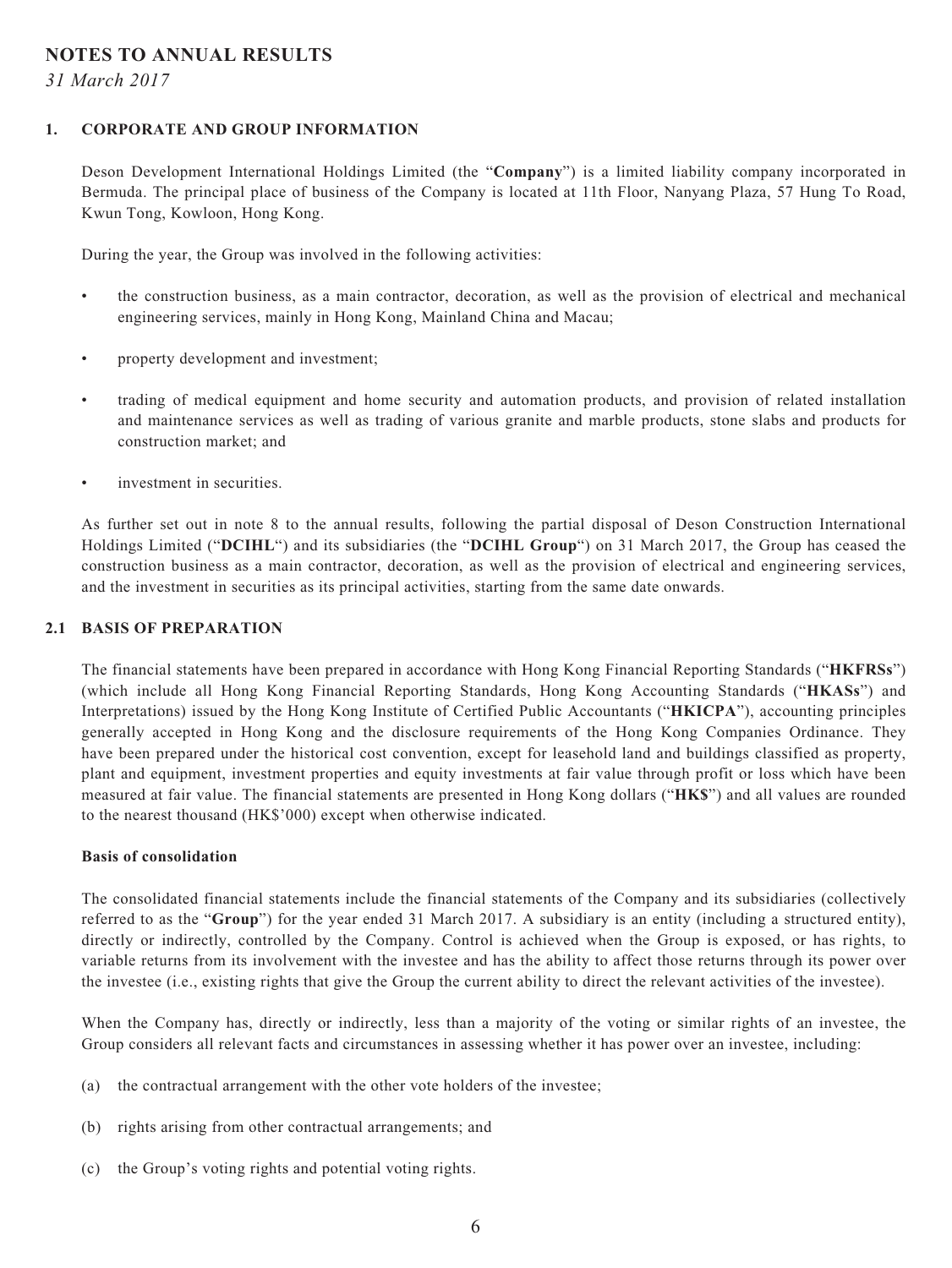The financial statements of the subsidiaries are prepared for the same reporting period as the Company, using consistent accounting policies. The results of subsidiaries are consolidated from the date on which the Group obtains control, and continue to be consolidated until the date that such control ceases.

Profit or loss and each component of other comprehensive income are attributed to the owners of the Company and to the non-controlling interests, even if it this results in the non-controlling interests having a deficit balance. All intra-group assets and liabilities, equity, income, expenses and cash flows relating to transactions between members of the Group are eliminated in full on consolidation.

The Group reassesses whether or not it controls an investee if facts and circumstances indicate that there are changes to one or more of the three elements of control described above. A change in the ownership interest of a subsidiary, without a loss of control, is accounted for as an equity transaction.

If the Group loses control over a subsidiary, it derecognises (i) the assets (including goodwill) and liabilities of the subsidiary, (ii) the carrying amount of any non-controlling interest and (iii) the cumulative translation differences recorded in equity; and recognises (i) the fair value of the consideration received, (ii) the fair value of any investment retained and (iii) any resulting surplus or deficit in profit or loss. The Group's share of components previously recognised in other comprehensive income is reclassified to profit or loss or retained profits, as appropriate, on the same basis as would be required if the Group had directly disposed of the related assets or liabilities.

#### **2.2 CHANGES IN ACCOUNTING POLICIES AND DISCLOSURES**

The Group has adopted the following new and revised HKFRSs for the first time for the current year's financial statements.

| Amendments to HKFRS 10,<br>HKFRS 12 and HKAS 28 (2011) | Investment Entities: Applying the Consolidation Exception            |
|--------------------------------------------------------|----------------------------------------------------------------------|
| Amendments to HKFRS 11                                 | Accounting for Acquisitions of Interests in Joint Operations         |
| HKFRS 14                                               | <b>Regulatory Deferral Accounts</b>                                  |
| Amendments to HKAS 1                                   | Disclosure Initiative                                                |
| Amendments to HKAS 16 and HKAS 38                      | Clarification of Acceptable Methods of Depreciation and Amortisation |
| Amendments to HKAS 16 and HKAS 41                      | Agriculture: Bearer Plants                                           |
| Amendments to HKAS 27 (2011)                           | Equity Method in Separate Financial Statements                       |
| Annual Improvements 2012-2014 Cycle                    | Amendments to a number of HKFRSs                                     |

Except for the amendments to HKFRS 10, HKFRS 12 and HKAS 28 (2011), amendments to HKFRS 11, HKFRS 14, amendments to HKAS 16 and HKAS 41, amendments to HKAS 27 (2011), and certain amendments included in the *Annual Improvements 2012-2014 Cycle*, which are not relevant to the preparation of the Group's financial statements, the nature and the impact of the amendments are described below:

- (a) Amendments to HKAS 1 include narrow-focus improvements in respect of the presentation and disclosure in financial statements. The amendments clarify:
	- (i) the materiality requirements in HKAS 1;
	- (ii) that specific line items in the statement of profit or loss and the statement of financial position may be disaggregated;
	- (iii) that entities have flexibility as to the order in which they present the notes to financial statements; and
	- (iv) that the share of other comprehensive income of associates and joint ventures accounted for using the equity method must be presented in aggregate as a single line item, and classified between those items that will or will not be subsequently reclassified to profit or loss.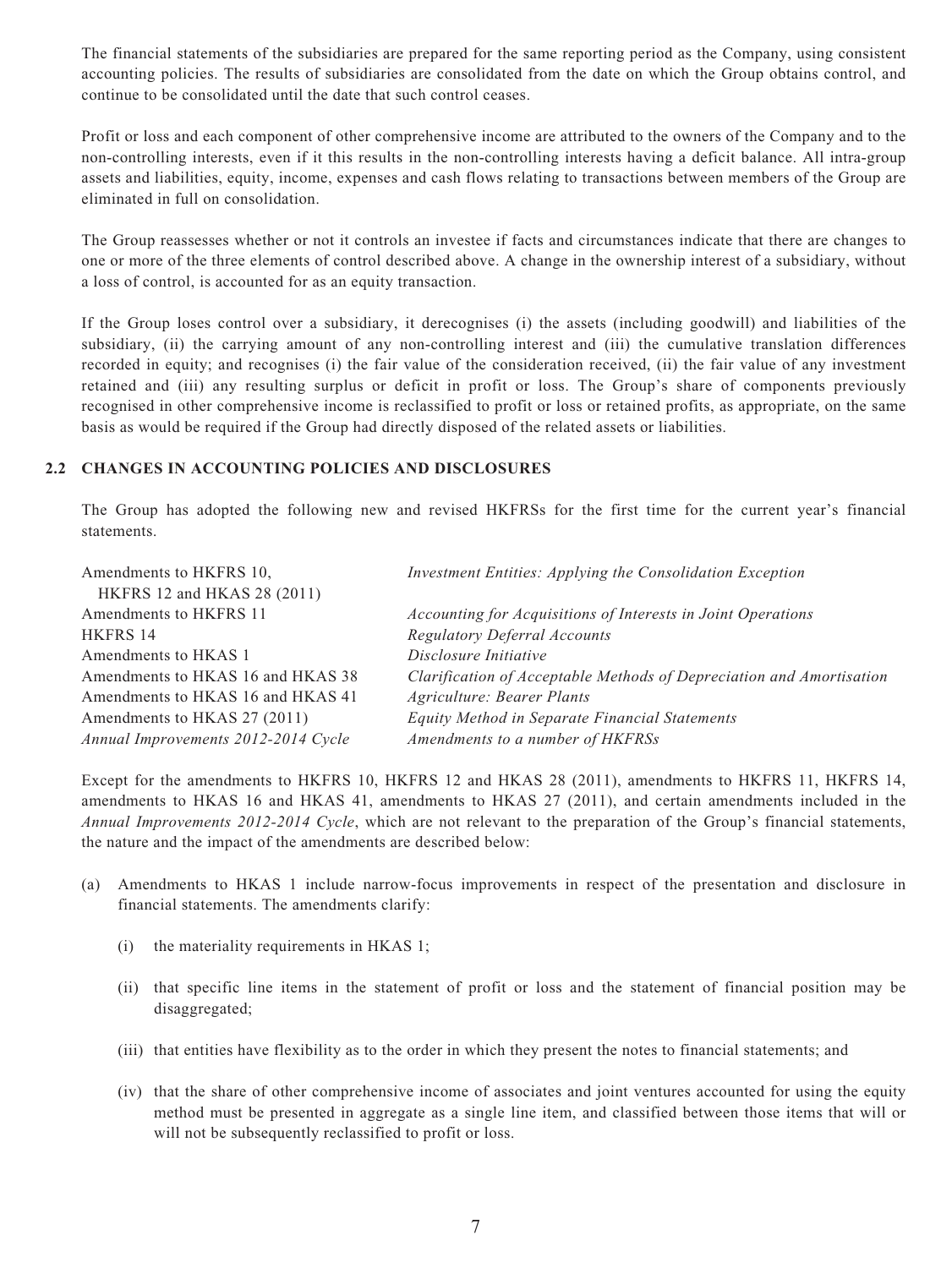Furthermore, the amendments clarify the requirements that apply when additional subtotals are presented in the statement of financial position and the statement of profit or loss. The amendments have had no significant impact on the Group's financial statements.

- (b) Amendments to HKAS 16 and HKAS 38 clarify the principle in HKAS 16 and HKAS 38 that revenue reflects a pattern of economic benefits that are generated from operating a business (of which the asset is part) rather than the economic benefits that are consumed through the use of the asset. As a result, a revenue-based method cannot be used to depreciate property, plant and equipment and may only be used in very limited circumstances to amortise intangible assets. The amendments are applied prospectively. The amendments have had no impact on the financial position or performance of the Group as the Group has not used a revenue-based method for the calculation of depreciation of its non-current assets.
- (c) *Annual Improvements to HKFRSs 2012-2014 Cycle* issued in October 2014 sets out amendments to a number of HKFRSs. Details of the amendments are as follows:
	- HKFRS 5 *Non-current Assets Held for Sale and Discontinued Operations*: Clarifies that changes to a plan of sale or a plan of distribution to owners should not be considered to be a new plan of disposal, rather it is a continuation of the original plan. Accordingly, there is no change in the application of the requirements in HKFRS 5. The amendments also clarify that changing the disposal method does not change the date of classification of the non-current assets or disposal group held for sale. The amendments are to be applied prospectively. The amendments have had no impact on the Group as the Group did not have any change in the plan of sale or disposal method in respect of the disposal group held for sale during the year.

#### **3. OPERATING SEGMENT INFORMATION**

For management purposes, the Group is organised into business units based on their products and services and has four reportable operating segments as follows:

- (a) the property development and investment business segment is engaged in property development of residential and commercial properties and the holding of investment properties;
- (b) the "others" segment comprises, principally, the trading of medical equipment and home security and automation products, and the provision of related installation and maintenance services as well as the trading of various granite and marble products, stone slabs and products for construction market;
- (c) the construction business segment is engaged in construction contract works, as a main contractor, decoration, as well as the provision of electrical and mechanical engineering services; and
- (d) the securities investment segment is engaged in investment in securities.

During the year, management of the Group reassessed the Group's segment reporting and decided that for financial reporting purposes, there was a new reportable operating segment as the resources allocation, performance assessment and decision making of the investment in securities operation were considered separately. On 31 March 2017, the Group disposed of and discontinued its operations of the construction business and securities investment. Further details regarding the discontinued operations are set out in note 8 to the annual results.

Management monitors the results of the Group's operating segments separately for the purpose of making decisions about resources allocation and performance assessment. Segment performance is evaluated based on reportable segment profit/loss, which is a measure of adjusted profit before tax from continuing operations. The adjusted profit/loss before tax from continuing operations is measured consistently with the Group's profit before tax except that interest and dividend income, certain fair value gain on equity investments at fair value through profit or loss, unallocated expenses, finance costs, share of profits and losses of associates as well as head office and corporate expenses are excluded from such measurement.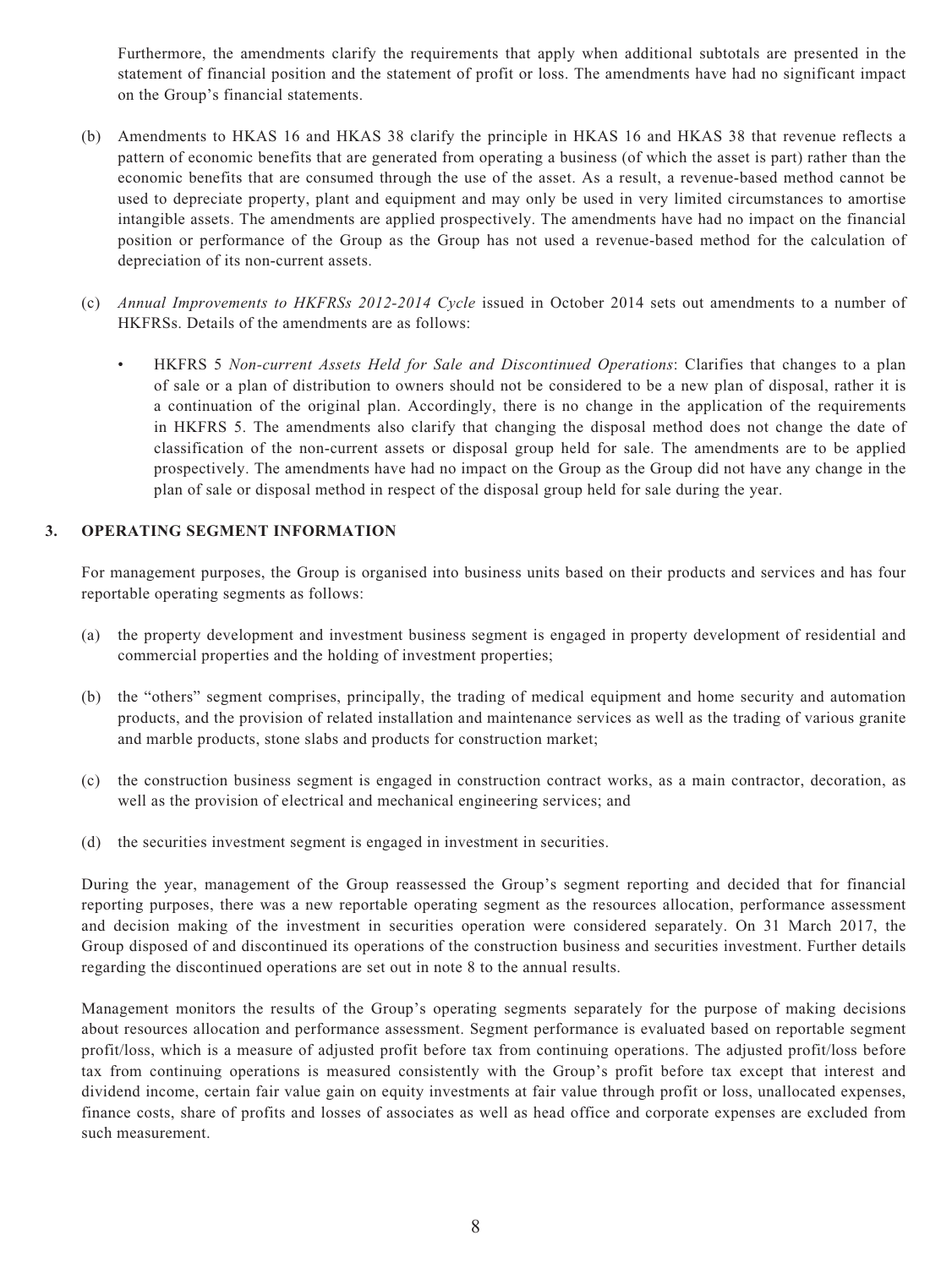Segment assets exclude investments in associates, other unallocated head office and corporate assets and assets of a disposal group classified as held for sale as these assets are managed on a group basis.

Segment liabilities exclude other unallocated head office and corporate liabilities, including certain interest-bearing bank and other borrowings, tax payable, deferred tax liabilities and liabilities directly associated with the assets classified as held for sale, as these liabilities are managed on a group basis.

Intersegment sales and transfers are transacted with reference to the selling prices used for sales made to third parties at the then prevailing market prices.

#### **Year ended 31 March 2017**

|                                                           | <b>Continuing operations</b>                                             |                                  |                          | <b>Discontinued operations</b>              |                                                    |                          |                          |
|-----------------------------------------------------------|--------------------------------------------------------------------------|----------------------------------|--------------------------|---------------------------------------------|----------------------------------------------------|--------------------------|--------------------------|
|                                                           | Property<br>development<br>and investment<br>business<br><b>HK\$'000</b> | <b>Others</b><br><b>HK\$'000</b> | Total<br><b>HK\$'000</b> | Construction<br>business<br><b>HK\$'000</b> | <b>Securities</b><br>investment<br><b>HK\$'000</b> | Total<br><b>HK\$'000</b> | Total<br><b>HK\$'000</b> |
| Segment revenue:                                          |                                                                          |                                  |                          |                                             |                                                    |                          |                          |
| Sales to external customers                               | 168,400                                                                  | 31,283                           | 199,683                  | 872,762                                     | 45,042                                             | 917,804                  | 1,117,487                |
| Other income and gains                                    | 13,165                                                                   | 1,001                            | 14,166                   | 953                                         |                                                    | 953                      | 15,119                   |
|                                                           | 181,565                                                                  | 32,284                           | 213,849                  | 873,715                                     | 45,042                                             | 918,757                  | 1,132,606                |
| <b>Segment results</b>                                    |                                                                          |                                  |                          |                                             |                                                    |                          |                          |
| Operating profit                                          | 54,969                                                                   | 1,465                            | 56,434                   | 31,135                                      | 43,522                                             | 74,657                   | 131,091                  |
| Reconciliation:                                           |                                                                          |                                  |                          |                                             |                                                    |                          |                          |
| Interest income                                           |                                                                          |                                  | 17,429                   |                                             |                                                    | 228                      | 17,657                   |
| Dividend income                                           |                                                                          |                                  | 43                       |                                             |                                                    |                          | 43                       |
| Gain on disposal of subsidiaries                          |                                                                          |                                  |                          |                                             |                                                    | 106,373                  | 106,373                  |
| Fair value gain on equity investments                     |                                                                          |                                  |                          |                                             |                                                    |                          |                          |
| at fair value through profit or loss                      |                                                                          |                                  | 530                      |                                             |                                                    |                          | 530                      |
| Unallocated expenses                                      |                                                                          |                                  | (13,062)                 |                                             |                                                    | (1, 406)                 | (14, 468)                |
| Finance costs                                             |                                                                          |                                  | (24, 799)                |                                             |                                                    | (2,955)                  | (27, 754)                |
| Share of profits and losses                               |                                                                          |                                  |                          |                                             |                                                    |                          |                          |
| of associates                                             |                                                                          |                                  | 1,616                    |                                             |                                                    |                          | 1,616                    |
| Profit before tax                                         |                                                                          |                                  | 38,191                   |                                             |                                                    | 176,897                  | 215,088                  |
| <b>Segment assets</b>                                     | 2,226,190                                                                | 25,337                           | 2,251,527                |                                             |                                                    |                          | 2,251,527                |
| Reconciliation:                                           |                                                                          |                                  |                          |                                             |                                                    |                          |                          |
| Investments in associates                                 |                                                                          |                                  | 98,260                   |                                             |                                                    |                          | 98,260                   |
| Corporate and other unallocated assets                    |                                                                          |                                  | 286,955                  |                                             |                                                    |                          | 286,955                  |
| Assets of a disposal group<br>classified as held for sale |                                                                          |                                  | 146,316                  |                                             |                                                    |                          | 146,316                  |
| Total assets                                              |                                                                          |                                  | 2,783,058                |                                             |                                                    |                          | 2,783,058                |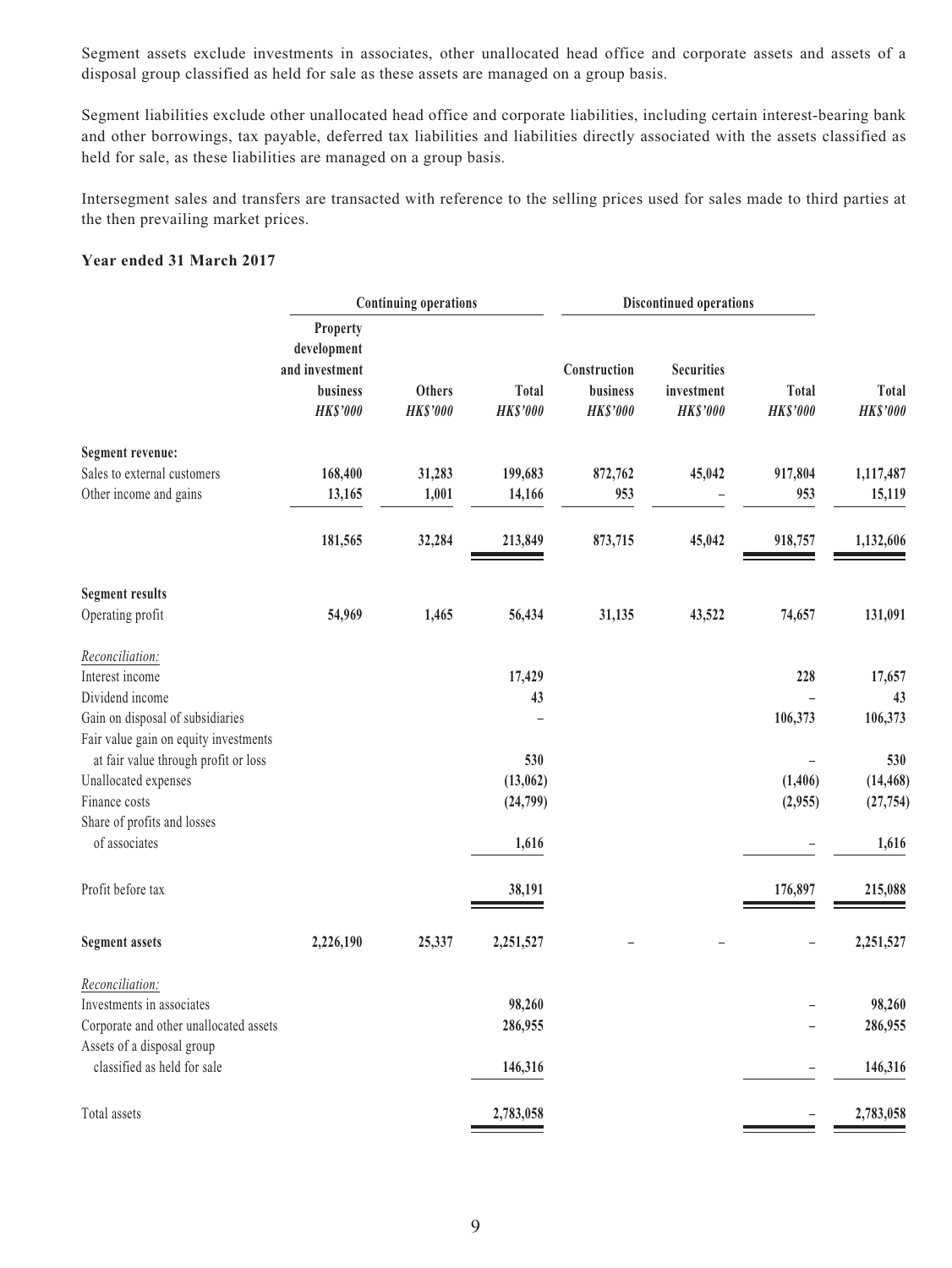|                                                                                                                                            | <b>Continuing operations</b>                                             |                                  |                                 | <b>Discontinued operations</b>              |                                                    |                          |                                 |
|--------------------------------------------------------------------------------------------------------------------------------------------|--------------------------------------------------------------------------|----------------------------------|---------------------------------|---------------------------------------------|----------------------------------------------------|--------------------------|---------------------------------|
|                                                                                                                                            | Property<br>development<br>and investment<br>business<br><b>HK\$'000</b> | <b>Others</b><br><b>HK\$'000</b> | <b>Total</b><br><b>HK\$'000</b> | Construction<br>business<br><b>HK\$'000</b> | <b>Securities</b><br>investment<br><b>HK\$'000</b> | Total<br><b>HK\$'000</b> | <b>Total</b><br><b>HK\$'000</b> |
| <b>Segment liabilities</b>                                                                                                                 | 928,353                                                                  | 10,318                           | 938,671                         |                                             |                                                    |                          | 938,671                         |
| Reconciliation:<br>Corporate and other unallocated<br>liabilities<br>Liabilities directly associated with<br>the assets classified as held |                                                                          |                                  | 318,953                         |                                             |                                                    |                          | 318,953                         |
| for sale                                                                                                                                   |                                                                          |                                  | 68,721                          |                                             |                                                    |                          | 68,721                          |
| <b>Total liabilities</b>                                                                                                                   |                                                                          |                                  | 1,326,345                       |                                             |                                                    |                          | 1,326,345                       |
| Other segment information:                                                                                                                 |                                                                          |                                  |                                 |                                             |                                                    |                          |                                 |
| Fair value gain on<br>investment properties, net<br>Loss on disposal of items of                                                           | (34, 713)                                                                |                                  | (34, 713)                       | (748)                                       |                                                    | (748)                    | (35, 461)                       |
| property, plant and equipment                                                                                                              | 347                                                                      | 8                                | 355                             |                                             |                                                    |                          | 355                             |
| Impairment of other receivables                                                                                                            | 10,096                                                                   |                                  | 10,096                          |                                             |                                                    |                          | 10,096                          |
| Impairment of accounts receivable                                                                                                          |                                                                          | 651                              | 651                             |                                             |                                                    |                          | 651                             |
| Provision for inventories                                                                                                                  | 110                                                                      | 194                              | 304                             |                                             |                                                    |                          | 304                             |
| Reversal of impairment of<br>properties held for sale                                                                                      | (12, 650)                                                                |                                  | (12, 650)                       |                                             |                                                    |                          | (12, 650)                       |
| Depreciation                                                                                                                               | 7,260                                                                    | 1,776                            | 9,036                           | 808                                         |                                                    | 808                      | 9,844                           |
| Capital expenditure*                                                                                                                       | 64                                                                       | 4,130                            | 4,194                           | 150                                         |                                                    | 150                      | 4,344                           |

\* Capital expenditure represents additions of property, plant and equipment.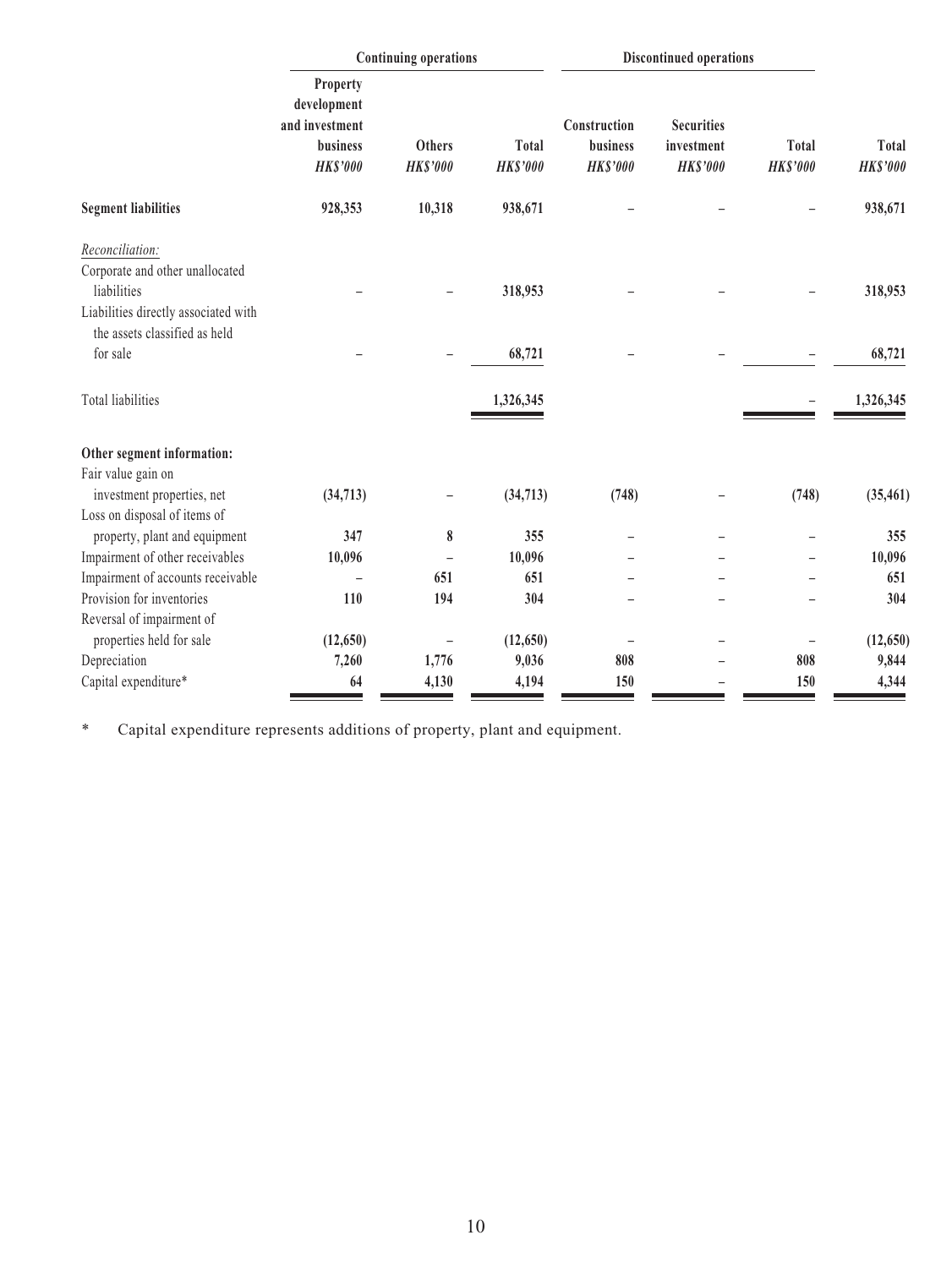#### **Year ended 31 March 2016**

| Total<br>Total<br>HK\$'000<br>HK\$'000<br>(Restated) |
|------------------------------------------------------|
|                                                      |
| 813,748<br>905,215                                   |
| 942<br>33,059                                        |
| 938,274<br>814,690                                   |
|                                                      |
| 15,108<br>252,702                                    |
|                                                      |
| 255<br>16,874                                        |
| 764                                                  |
| (1,675)<br>(17,220)                                  |
| (467)<br>(33, 486)                                   |
| 483                                                  |
| 220,117<br>13,221                                    |
| 227,687<br>2,601,862                                 |
| 127                                                  |
|                                                      |
| 40,221<br>700,677                                    |
| 3,302,666<br>267,908                                 |
|                                                      |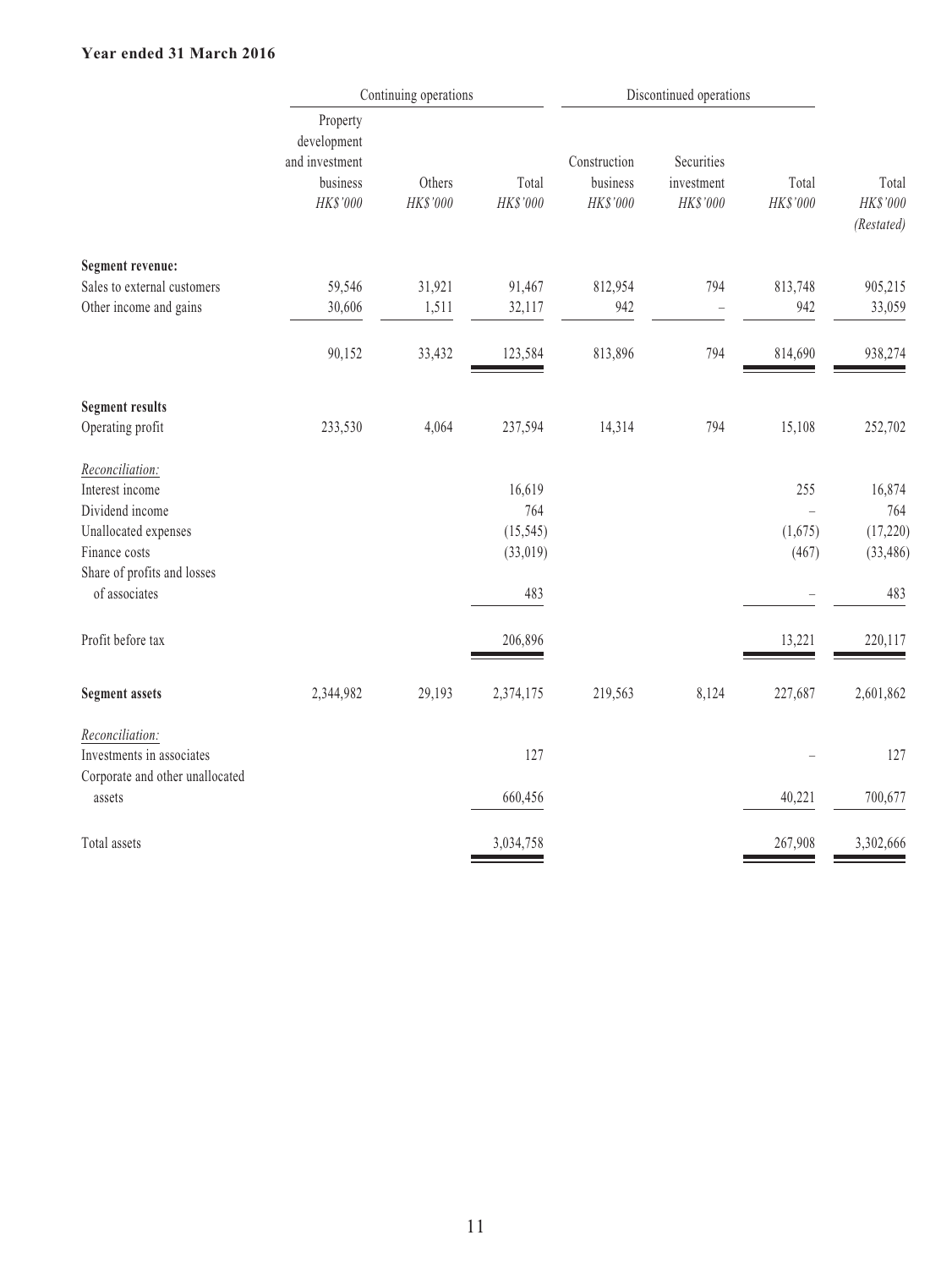|                                                | Continuing operations                                 |                          |            | Discontinued operations  |                          |          |            |
|------------------------------------------------|-------------------------------------------------------|--------------------------|------------|--------------------------|--------------------------|----------|------------|
|                                                | Property<br>development<br>and investment<br>business | Others                   | Total      | Construction<br>business | Securities<br>investment | Total    | Total      |
|                                                | HK\$'000                                              | HK\$'000                 | HK\$'000   | HK\$'000                 | HK\$'000                 | HK\$'000 | HK\$'000   |
| <b>Segment liabilities</b>                     | 1,335,017                                             | 11,776                   | 1,346,793  | 195,108                  |                          | 195,108  | 1,541,901  |
| Reconciliation:                                |                                                       |                          |            |                          |                          |          |            |
| Corporate and other<br>unallocated liabilities |                                                       |                          | 342,622    |                          |                          | 36,894   | 379,516    |
| Total liabilities                              |                                                       |                          | 1,689,415  |                          |                          | 232,002  | 1,921,417  |
| Other segment information:                     |                                                       |                          |            |                          |                          |          |            |
| Fair value loss/(gain) on                      |                                                       |                          |            |                          |                          |          |            |
| investment properties, net                     | (262, 341)                                            | $\overline{\phantom{0}}$ | (262, 341) | 420                      |                          | 420      | (261, 921) |
| Loss on disposal of items of                   |                                                       |                          |            |                          |                          |          |            |
| property, plant and equipment                  | 19                                                    | $\mathfrak{Z}$           | 22         | 21                       |                          | 21       | 43         |
| Impairment of other receivables                | 2,112                                                 |                          | 2,112      |                          |                          |          | 2,112      |
| Impairment of accounts receivable              |                                                       |                          |            | 3,903                    |                          | 3,903    | 3,903      |
| Provision for inventories                      |                                                       | 1,980                    | 1,980      |                          |                          |          | 1,980      |
| Impairment of properties                       |                                                       |                          |            |                          |                          |          |            |
| held for sale                                  | 35,574                                                | $\qquad \qquad -$        | 35,574     |                          |                          |          | 35,574     |
| Depreciation                                   | 5,940                                                 | 79                       | 6,019      | 830                      |                          | 830      | 6,849      |
| Capital expenditure*                           | 669                                                   | 203                      | 872        | 98                       |                          | 98       | 970        |

\* Capital expenditure represents additions of property, plant and equipment.

## **Geographical information**

#### *(a) Revenue from external customers*

|                              |                | <b>Hong Kong</b> |                | <b>Mainland China</b> |                | Consolidated    |  |
|------------------------------|----------------|------------------|----------------|-----------------------|----------------|-----------------|--|
|                              | 2017           | 2016             | 2017           | 2016                  | 2017           | 2016            |  |
|                              | <b>HKS'000</b> | <b>HK\$'000</b>  | <b>HKS'000</b> | <b>HK\$'000</b>       | <b>HKS'000</b> | <i>HK\$'000</i> |  |
|                              |                | (Restated)       |                | (Restated)            |                | (Restated)      |  |
| Segment revenue:             |                |                  |                |                       |                |                 |  |
| Sales to external customers  | 713,813        | 560,439          | 403,674        | 344,776               | 1,117,487      | 905,215         |  |
| Attributable to discontinued |                |                  |                |                       |                |                 |  |
| operations                   | (699, 771)     | (545, 517)       | (218, 033)     | (268, 231)            | (917, 804)     | (813,748)       |  |
| Revenue from continuing      |                |                  |                |                       |                |                 |  |
| operations                   | 14,042         | 14,922           | 185,641        | 76,545                | 199,683        | 91,467          |  |
|                              |                |                  |                |                       |                |                 |  |

The revenue information above is based on locations of customers.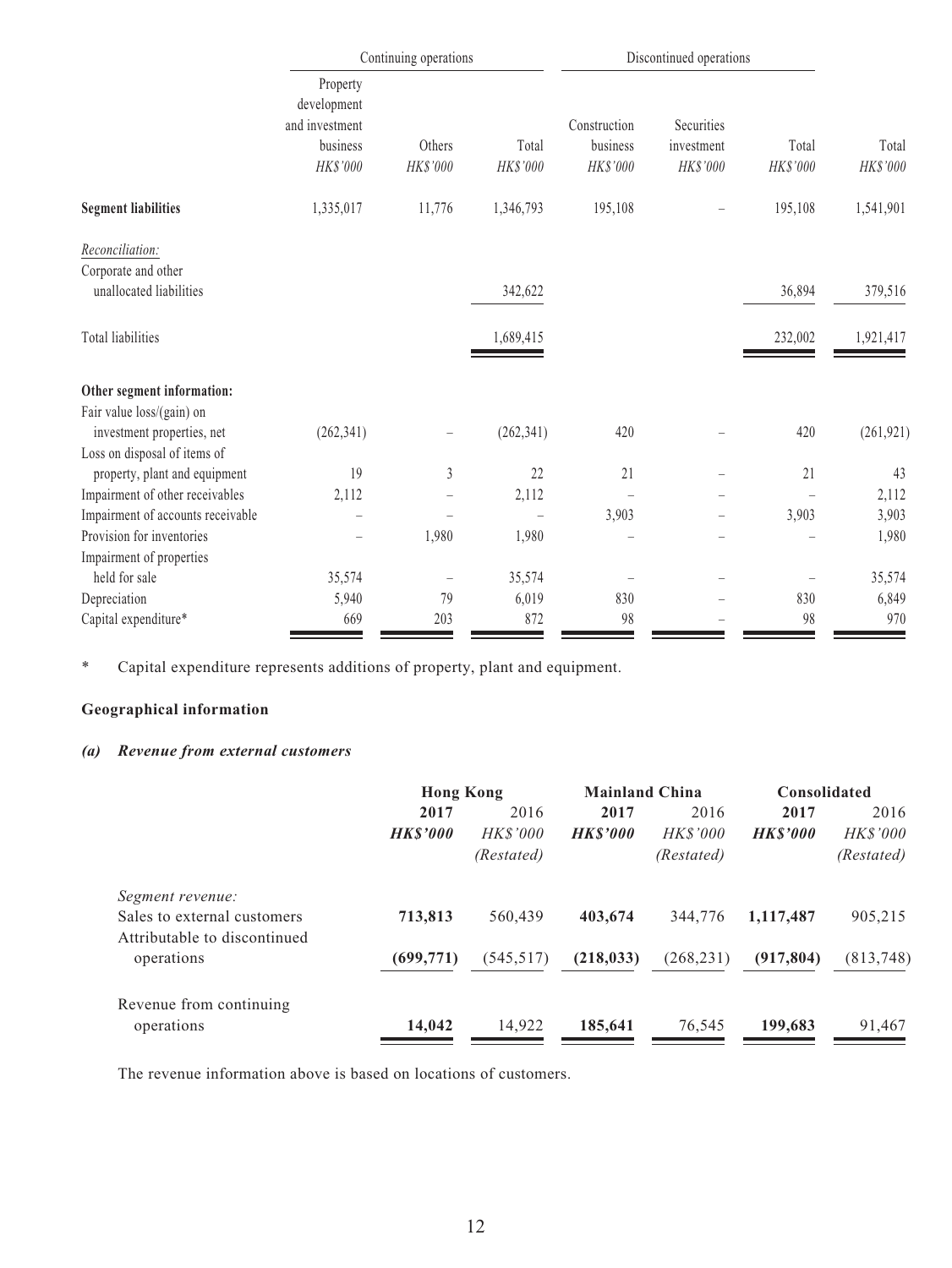|                | 2017            | 2016      |
|----------------|-----------------|-----------|
|                | <b>HK\$'000</b> | HK\$'000  |
| Hong Kong      | 153,581         | 154,762   |
| Mainland China | 951,518         | 1,585,420 |
|                | 1,105,099       | 1,740,182 |

The non-current assets information above is based on the locations of the assets and excludes investment in associates and available-for-sale investments.

#### **4. REVENUE, OTHER INCOME AND GAINS**

Revenue from continuing operations represents income from property development and investment; the net invoiced value of goods sold, after allowances for returns and trade discounts; and the provision of related installation and maintenance services.

An analysis of revenue, other income and gains from continuing operations is as follows:

|                                                                            | 2017            | 2016       |
|----------------------------------------------------------------------------|-----------------|------------|
|                                                                            | <b>HK\$'000</b> | HK\$'000   |
|                                                                            |                 | (Restated) |
| Revenue                                                                    |                 |            |
| Income from property development and investment business                   | 168,400         | 59,546     |
| Income from trading of medical equipment and home                          |                 |            |
| security and automation products, and provision of                         |                 |            |
| related installation and maintenance services as well                      |                 |            |
| as trading of various granite and marble products,                         |                 |            |
| stone slabs and products for construction market                           | 31,283          | 31,921     |
|                                                                            | 199,683         | 91,467     |
| Other income and gains from continuing operations                          |                 |            |
| Bank interest income                                                       | 17,429          | 16,619     |
| Dividend income                                                            | 43              | 764        |
| Gross rental income                                                        | 11,540          | 28,270     |
| Fair value gain on equity investments at fair value through profit or loss | 530             |            |
| Others                                                                     | 2,626           | 3,847      |
|                                                                            | 32,168          | 49,500     |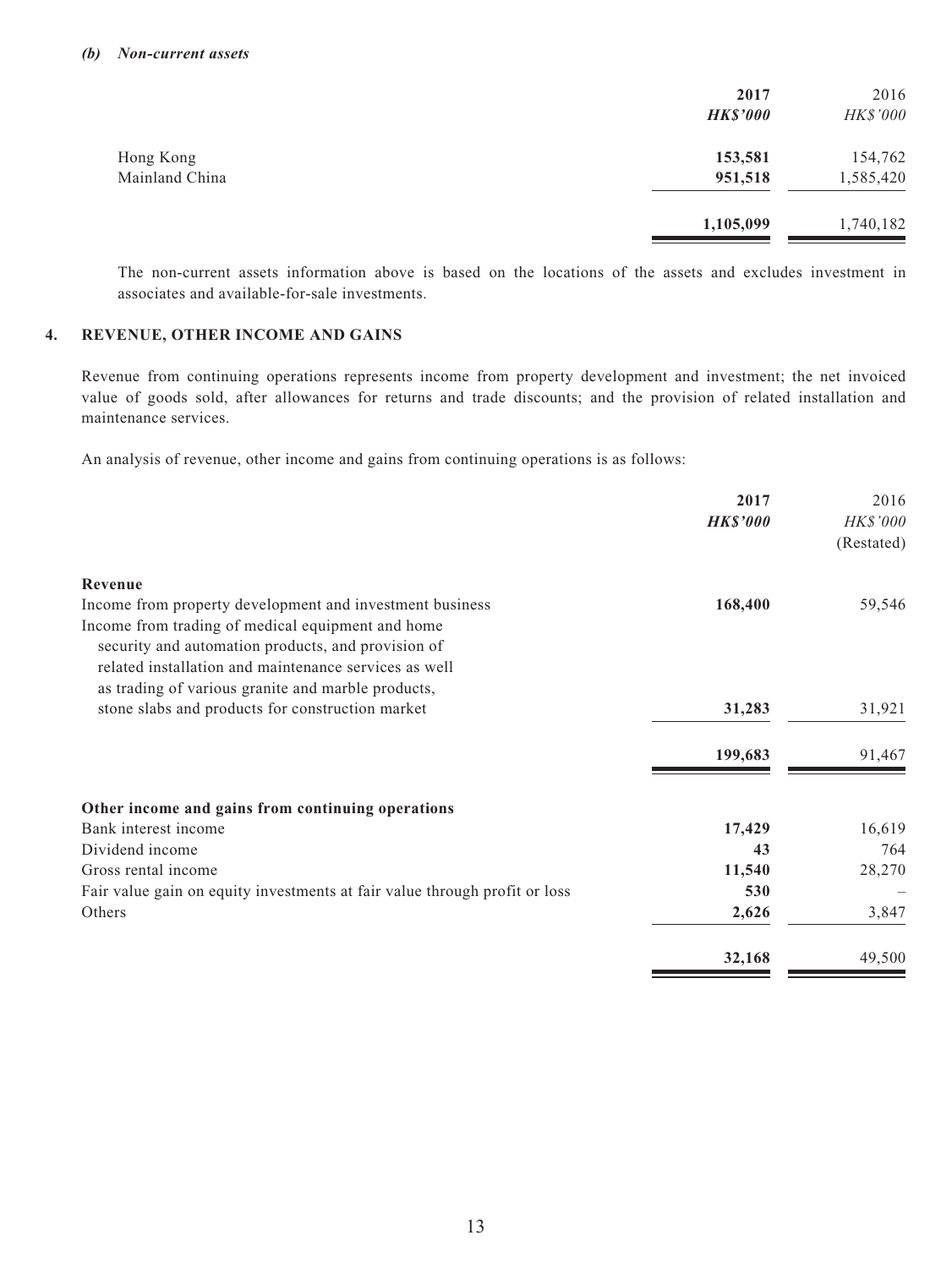#### **5. FINANCE COSTS**

An analysis of finance costs from continuing operations is as follows:

|                                       | 2017            | 2016       |
|---------------------------------------|-----------------|------------|
|                                       | <b>HK\$'000</b> | HK\$'000   |
|                                       |                 | (Restated) |
| Interest on bank loans and overdrafts | 67,222          | 82,119     |
| Less: Interest capitalised            | (42, 423)       | (49, 100)  |
|                                       | 24,799          | 33,019     |

#### **6. INCOME TAX**

Hong Kong profits tax has been provided at the rate of 16.5% (2016: 16.5%) on the estimated assessable profits arising in Hong Kong during the year, unless the Group's subsidiaries did not generate any assessable profits arising in Hong Kong during the year or the Group's subsidiaries had available tax losses brought forward from previous years to offset the assessable profits generated during the year. Taxes on profits assessable elsewhere have been calculated at the rates of tax prevailing in the jurisdictions in which the Group operates.

Land appreciation tax ("LAT") in Mainland China is levied at progressive rates ranging from 30% to 60% on the appreciation of land value, being the proceeds from the sale of properties less deductible expenditures including amortisation of land use rights, borrowing costs and all property development expenditures.

|                                                            | 2017<br><b>HK\$'000</b> | 2016<br>HK\$'000<br>(Restated) |
|------------------------------------------------------------|-------------------------|--------------------------------|
| $Current - Elsewhere$                                      |                         |                                |
| Charge for the year                                        | 4                       | 6,743                          |
| Overprovision in prior years                               | (2,059)                 |                                |
| Deferred                                                   | 8,137                   | 64,508                         |
| LAT in Mainland China                                      | 28,987                  | 1,920                          |
| Total tax charge from continuing operations for the year   | 35,069                  | 73,171                         |
| <b>DIVIDEND</b><br>7.                                      |                         |                                |
|                                                            | 2017                    | 2016                           |
|                                                            | <b>HK\$'000</b>         | <b>HK\$'000</b>                |
| Proposed final – HK0.5 cent per ordinary share (2016: Nil) | 4,890                   |                                |

The proposed final dividend for the year is subject to the approval of the Company's shareholders at the forthcoming annual general meeting.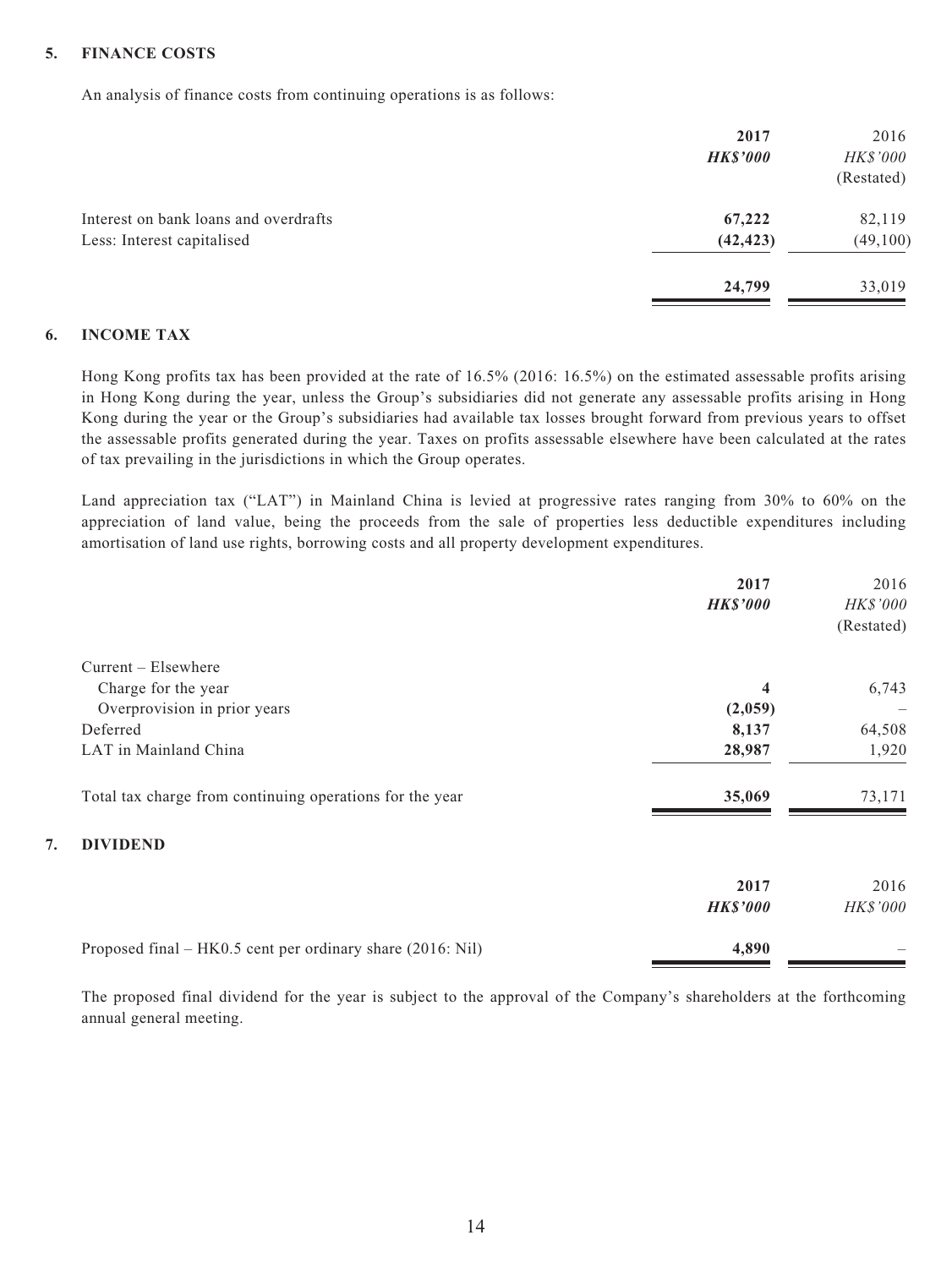#### **8. DISCONTINUED OPERATIONS**

On 11 January 2017, Deson Development Holdings Limited, a wholly-owned subsidiary of the Company, entered into a placing agreement with a placing agent for the placing of 200,000,000 shares of DCIHL to independent placees (the "**Placing**"). Upon the completion of the Placing on 31 March 2017, the Group indirectly holds 311,769,868 ordinary shares of DCIHL, representing approximately 31.18% of the existing issued share capital of DCIHL and the Group's equity interest in DCIHL has decreased from 51.18% to 31.18%. As such, the Group no longer has control over the DCIHL Group which ceased to be subsidiaries of the Group and have become associates of the Group. As the DCIHL Group was disposed of on 31 March 2017, the construction business and securities investment operations of the DCIHL Group were classified as discontinued operations.

The results of the discontinued operations for the year are presented below:

|                                                    | 2017            | 2016            |
|----------------------------------------------------|-----------------|-----------------|
|                                                    | <b>HK\$'000</b> | <i>HK\$'000</i> |
| Revenue                                            | 917,804         | 813,748         |
| Cost of sales                                      | (815, 150)      | (765, 653)      |
| Other income and gains                             | 1,181           | 1,197           |
| Fair value gain/(loss) on investment properties    | 748             | (420)           |
| Administrative expenses                            | (30,261)        | (31, 273)       |
| Other operating expenses, net                      | (843)           | (3,911)         |
| Finance costs                                      | (2,955)         | (467)           |
| Profit before tax from the discontinued operations | 70,524          | 13,221          |
| Gain on disposal of the DCIHL Group                | 106,373         |                 |
|                                                    | 176,897         | 13,221          |
| Income tax credit/(expense)                        | (2,034)         | 840             |
| Profit for the year from discontinued operations   | 174,863         | 14,061          |
|                                                    |                 |                 |

The carrying amounts of assets and liabilities of the DCIHL Group at the date of completion of the Placing are set out in note 14.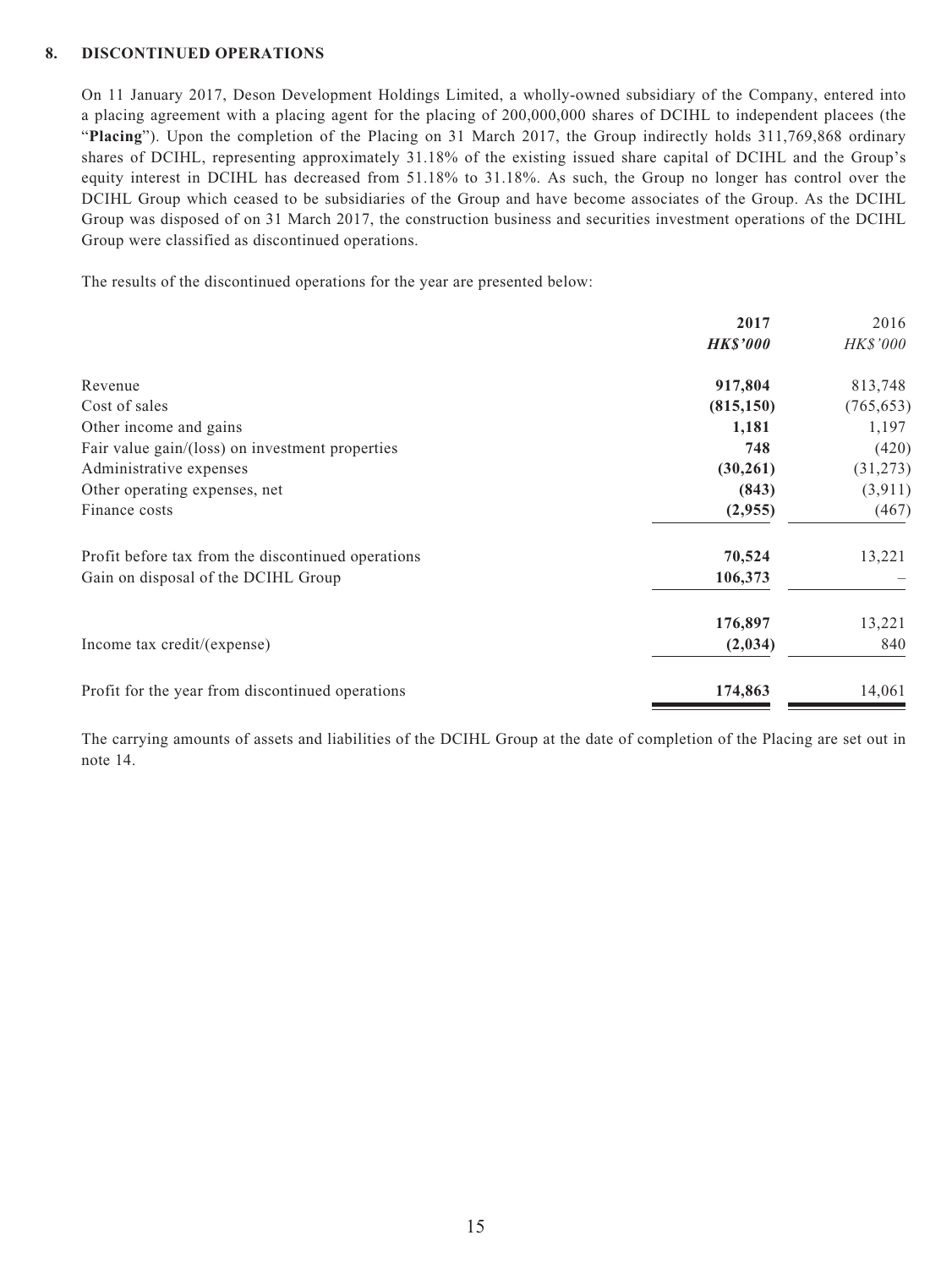#### **9. EARNINGS PER SHARE ATTRIBUTABLE TO ORDINARY EQUITY HOLDERS OF THE COMPANY**

The calculation of the basic earnings per share amount is based on the profit for the year attributable to ordinary equity holders of the Company, and the weighted average number of ordinary shares of 977,880,400 (2016: 797,696,205) in issue during the year.

No adjustment was made to the basic earnings per share amount presented for the years ended 31 March 2017 and 31 March 2016 as the impact of share options had an anti-dilutive effect on the basic earnings per share amount for the years ended 31 March 2017 and 31 March 2016.

|     |                                                                                                                    | 2017<br><b>HK\$'000</b> | 2016<br>HK\$'000 |
|-----|--------------------------------------------------------------------------------------------------------------------|-------------------------|------------------|
|     | Earnings                                                                                                           |                         |                  |
|     | Profit attributable to ordinary equity holders of the parent,<br>used in the basic earnings per share calculation: |                         |                  |
|     | From continuing operations                                                                                         | 3,304                   | 133,726          |
|     | From discontinued operations                                                                                       | 141,630                 | 7,272            |
|     | Profit attributable to ordinary equity holders of the parent                                                       | 144,934                 | 140,998          |
| 10. | <b>ACCOUNTS RECEIVABLE</b>                                                                                         |                         |                  |
|     |                                                                                                                    | 2017                    | 2016             |
|     |                                                                                                                    | <b>HK\$'000</b>         | HK\$'000         |
|     | Accounts receivable                                                                                                | 35,673                  | 76,699           |
|     | Impairment                                                                                                         | (1,087)                 | (8, 714)         |
|     |                                                                                                                    | 34,586                  | 67,985           |
|     | Retention monies receivable                                                                                        |                         | 42,650           |
|     |                                                                                                                    | 34,586                  | 110,635          |

The Group's trading terms with its customers are mainly on credit. The credit period is generally 90 days for the sale of trading goods and up to 180 days for the sale of completed properties held for sale. For retention monies receivable in respect of construction work carried out by the Group, the due dates are usually one year after the completion of the construction work. Each customer has a maximum credit limit. The Group seeks to maintain strict control over its outstanding receivables. Overdue balances are reviewed regularly by senior management. In view of the aforementioned and the fact that the Group's accounts receivable relate to a large number of diversified customers, there is no significant concentration of credit risk. The Group does not hold any collateral or other credit enhancements over its accounts receivable balances. Accounts receivable are non-interest-bearing.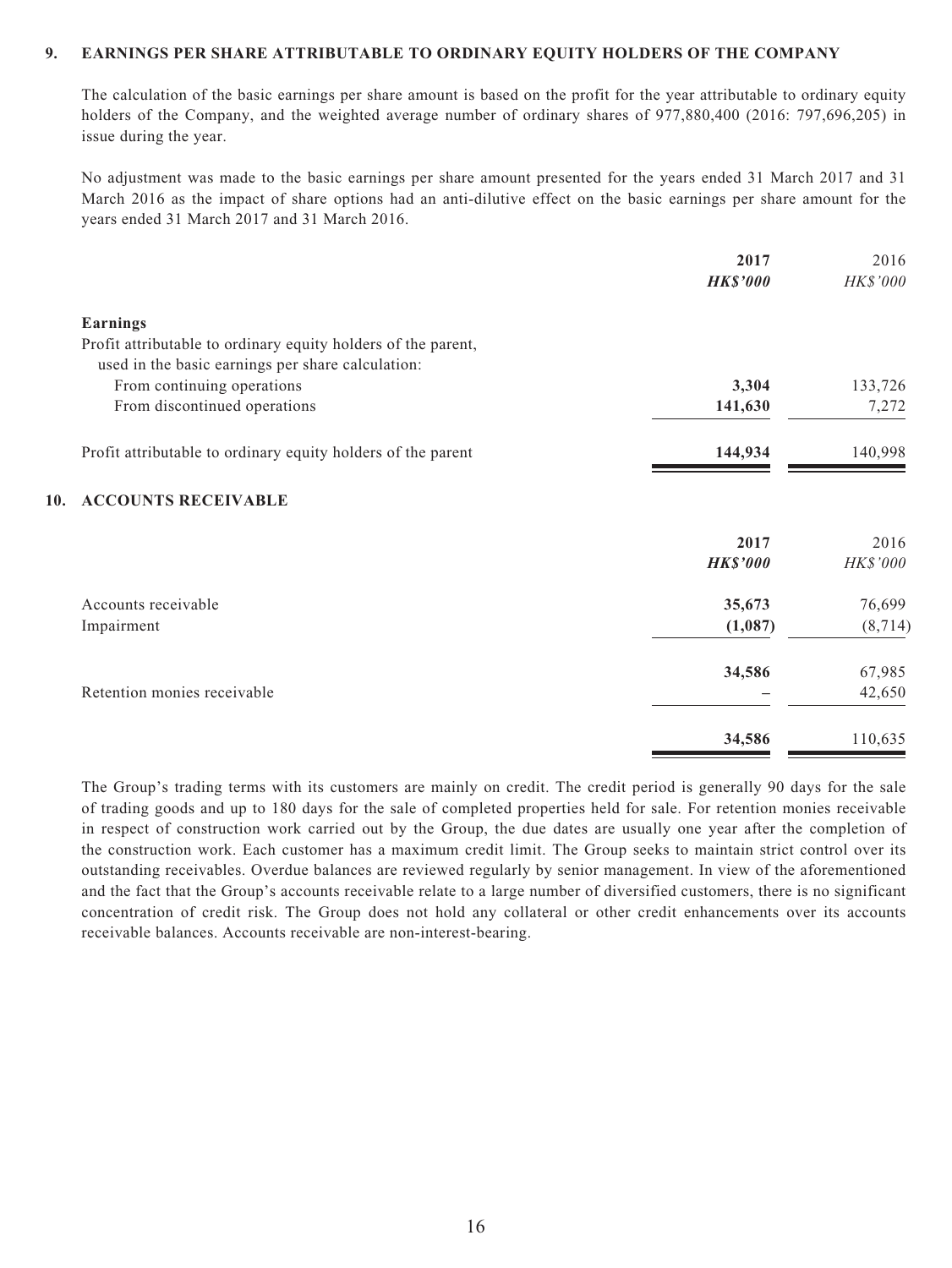An aged analysis of the accounts receivable as at the end of the reporting period, based on the invoice date and net of provision, is as follows:

|                             | 2017            | 2016     |
|-----------------------------|-----------------|----------|
|                             | <b>HK\$'000</b> | HK\$'000 |
| Current to 90 days          | 13,571          | 59,312   |
| 91 to 180 days              | 4,094           | 6,177    |
| 181 to 360 days             | 16,598          | 848      |
| Over 360 days               | 323             | 1,648    |
|                             | 34,586          | 67,985   |
| Retention monies receivable |                 | 42,650   |
| Total                       | 34,586          | 110,635  |

#### **11. ACCOUNTS PAYABLE**

An aged analysis of the accounts payable as at the end of the reporting period, based on the invoice date, is as follows:

|                    | 2017<br><b>HK\$'000</b> | 2016<br>HK\$'000 |
|--------------------|-------------------------|------------------|
| Current to 90 days | 1,221                   | 33,577           |
| 91 to 180 days     |                         | 3,677            |
| 181 to 360 days    | 39                      |                  |
| Over 360 days      | 7,889                   | 10,099           |
|                    | 9,149                   | 47,353           |

Accounts payable are non-interest-bearing and are normally settled on 30-day terms.

#### **12. SHARE CAPITAL**

|                                     | 2017<br><b>HK\$'000</b> | 2016<br><b>HK\$'000</b> |
|-------------------------------------|-------------------------|-------------------------|
| Authorised:                         |                         |                         |
| 1,500,000,000 (2016: 1,500,000,000) |                         |                         |
| ordinary shares of HK\$0.10 each    | 150,000                 | 150,000                 |
|                                     |                         |                         |
| Issued and fully paid:              |                         |                         |
| 977,880,400 (2016: 977,880,400)     |                         |                         |
| ordinary shares of HK\$0.10 each    | 97,788                  | 97,788                  |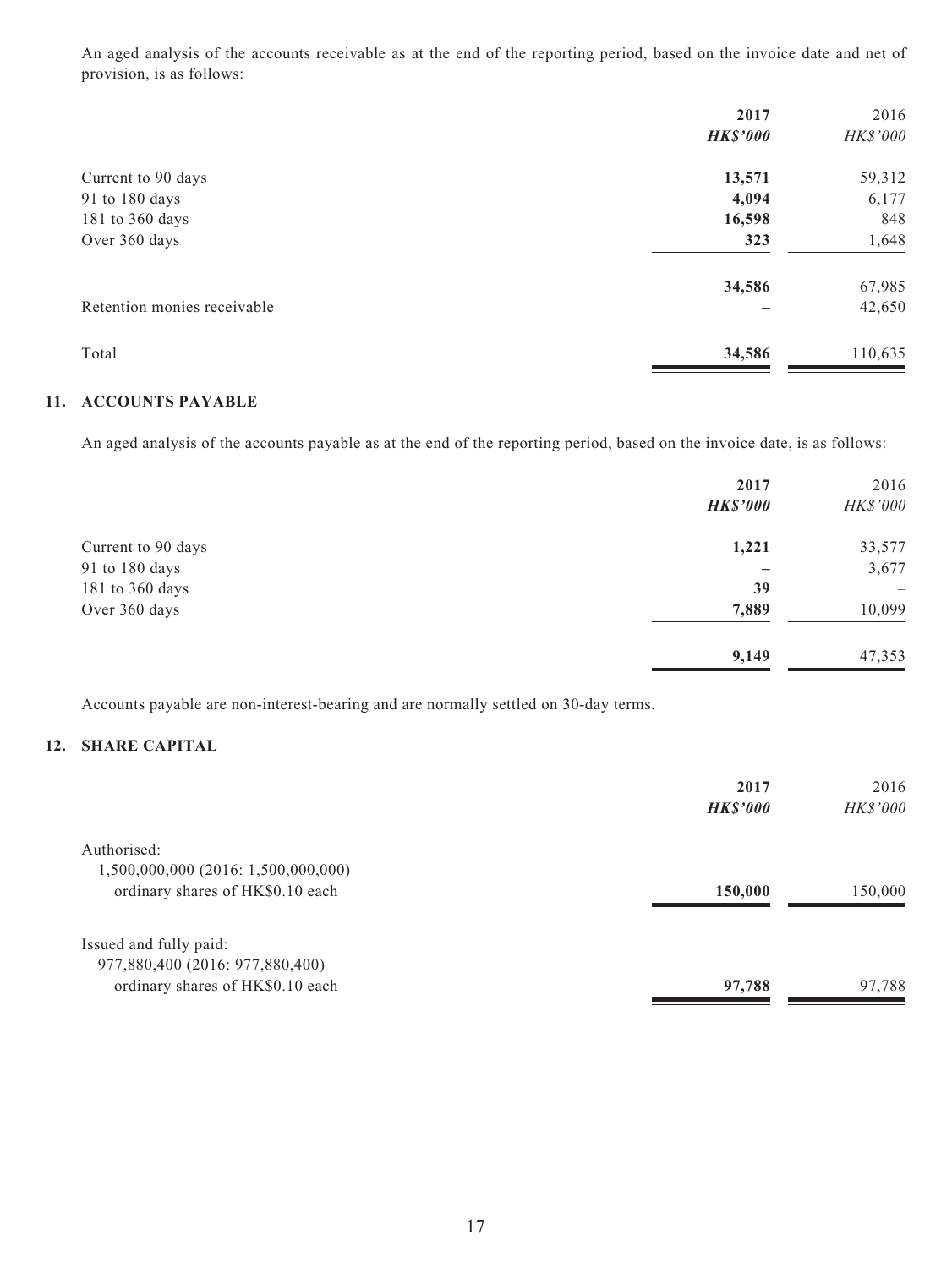A summary of movements in the Company's share capital and share premium account is as follows:

|                                | <b>Notes</b> | <b>Number</b><br>of shares<br>in issue | <b>Issued</b><br>capital<br><b>HK\$'000</b> | <b>Share</b><br>premium<br>account<br>HK\$'000 | <b>Total</b><br>HK\$'000 |
|--------------------------------|--------------|----------------------------------------|---------------------------------------------|------------------------------------------------|--------------------------|
| At 1 April 2015                |              | 651,840,267                            | 65,184                                      | 173,678                                        | 238,862                  |
| Shares repurchased             | (i)          | (500,000)                              | (50)                                        | (272)                                          | (322)                    |
| Shares repurchase expenses     | (i)          |                                        |                                             | (7)                                            | (7)                      |
| Share options exercised        | (ii)         | 580,000                                | 58                                          | 436                                            | 494                      |
| Issue of shares                | (iii)        | 325,960,133                            | 32,596                                      | 71,711                                         | 104,307                  |
| Shares issue expenses          | (ii), (iii)  |                                        |                                             | (2,506)                                        | (2,506)                  |
| At 31 March 2016, 1 April 2016 |              |                                        |                                             |                                                |                          |
| and 31 March 2017              |              | 977,880,400                            | 97,788                                      | 243,040                                        | 340,828                  |

*Notes:*

- (i) In the prior year, the Company repurchased a total of 500,000 of its own shares on the Stock Exchange at a price ranging from HK\$0.64 to HK\$0.65 per share at a total consideration, before expenses, of HK\$322,000. The repurchased shares were cancelled and an amount equivalent to the nominal value of these shares of HK\$50,000 was transferred from retained profits to the capital redemption reserve. The premium of HK\$272,000 paid on the repurchased shares and shares repurchase expenses of HK\$7,000 were charged against the share premium account.
- (ii) In the prior year, the subscription rights attaching to 580,000 share options were exercised at the subscription price of HK\$0.71 per share, resulting in the issue of 580,000 shares for a total cash consideration, before expenses, of HK\$412,000, which was credited to the share premium account. The corresponding share option reserve of HK\$82,000 was released, of which HK\$58,000 was credited to share capital and the remaining HK\$24,000 was credited to the share premium account.

The related share issue expenses of HK\$10,000 were charged against the share premium account.

(iii) In the prior year, on 27 November 2015, the Company entered into an underwriting agreement for an open offer of shares with an underwriter, pursuant to which the Company agreed to issue not less than 325,960,133 shares and not more than 330,670,133 shares of the Company through the underwriter at HK\$0.32 each. On 13 January 2016, 325,960,133 ordinary shares of the Company of HK\$0.10 each were issued for cash of HK\$0.32 per share for a total cash consideration, before related expenses, of HK\$104,307,000.

 The premium of HK\$71,711,000 received on the issue of shares was credited to the share premium account. The related expenses of HK\$2,496,000 were charged against the share premium account.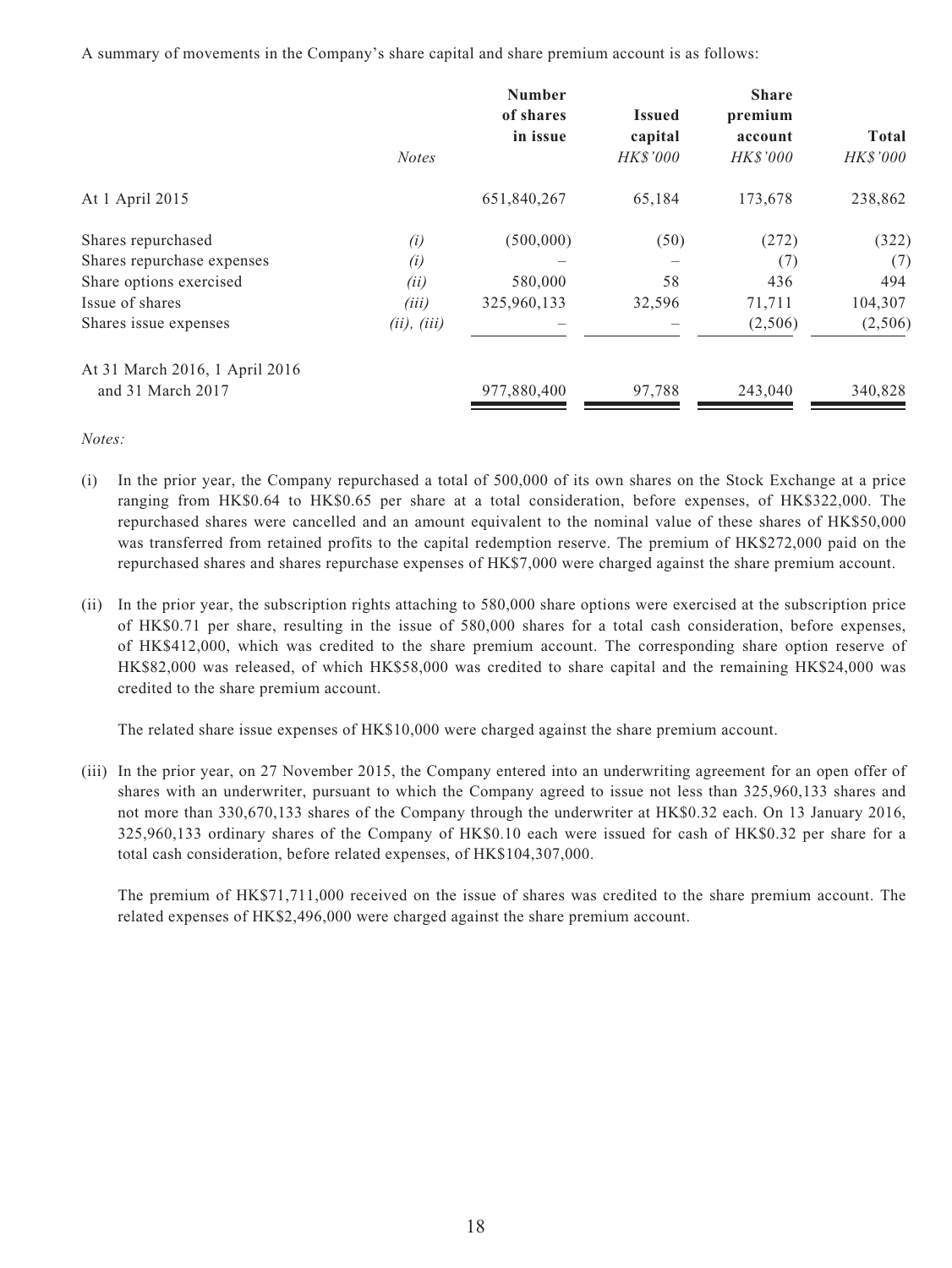#### **13. A DISPOSAL GROUP CLASSIFIED AS HELD FOR SALE**

On 30 September 2016, the Company and Deson Ventures Limited ("DVL"), an indirectly wholly-owned subsidiary of the Company, entered into a sale and purchase agreement with an independent third party for the disposal of Yew Siang Limited ("Yew Siang"), a subsidiary of DVL. Yew Siang and its subsidiary are mainly engaged in property investment in the PRC. As at 31 March 2017, as one of the default terms in the sale and purchase agreement had not been fulfilled, Yew Siang and its subsidiary were classified as a disposal group held for sale.

As at 31 March 2017, the major classes of assets and liabilities of Yew Siang and its subsidiary classified as held for sale are as follows:

|                                                                             | <b>HKS'000</b> |
|-----------------------------------------------------------------------------|----------------|
| Assets                                                                      |                |
| Property, plant and equipment                                               | 27             |
| Investment properties                                                       | 131,532        |
| Properties held for sale                                                    | 530            |
| Prepayments, deposits and other receivables                                 | 13,513         |
| Cash and cash equivalents                                                   | 714            |
| Assets classified as held for sale                                          | 146,316        |
| Liabilities                                                                 |                |
| Other payables and accruals                                                 | (2, 532)       |
| Tax payable                                                                 | (36, 679)      |
| Deferred tax liabilities                                                    | (29, 510)      |
| Liabilities directly associated with the assets classified as held for sale | (68, 721)      |
| Net assets directly associated with the disposal group                      | 77,595         |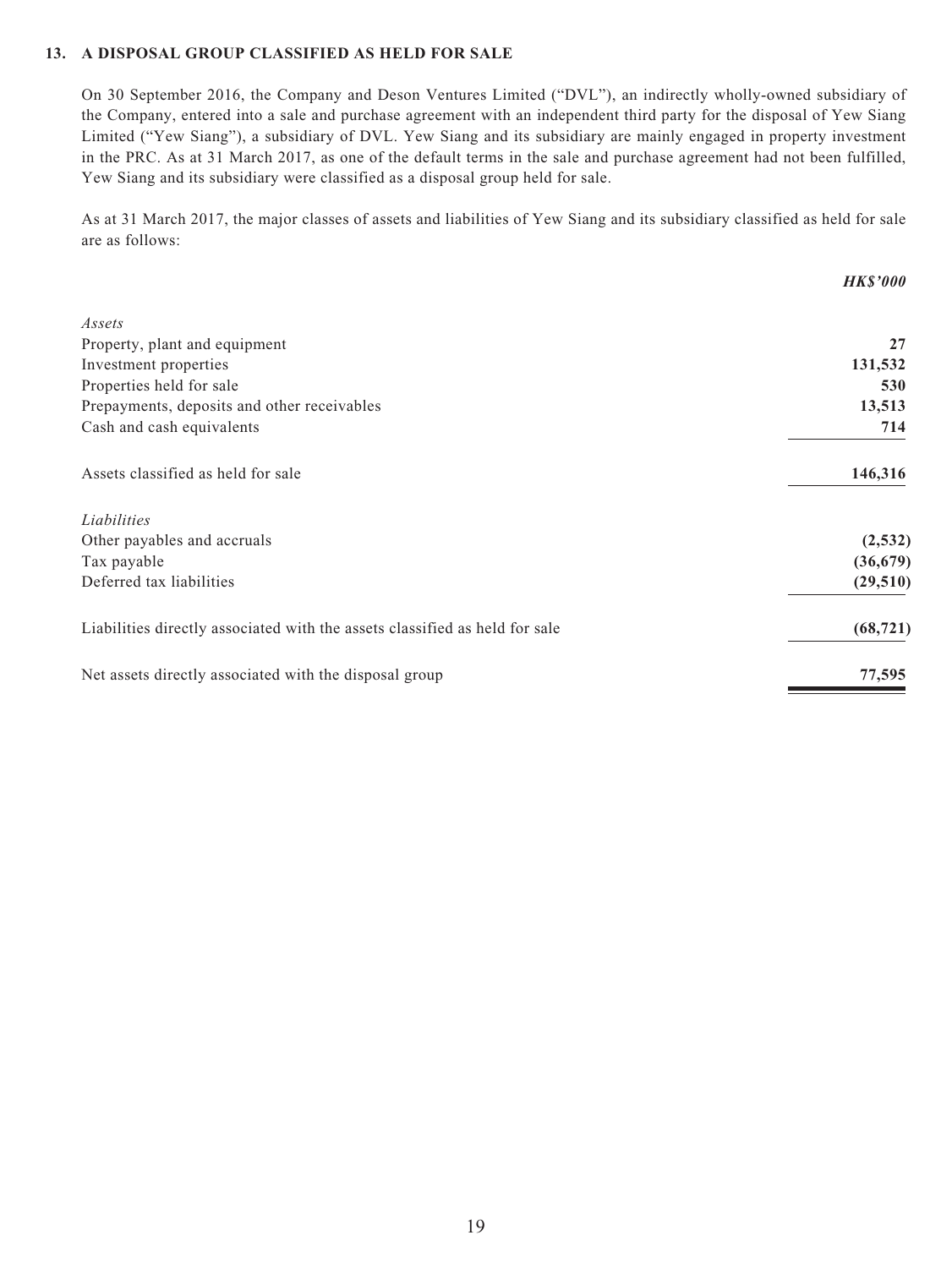#### **14. DISPOSAL OF SUBSIDIARIES**

As disclosed in note 8, Deson Development Holdings Limited, a wholly-owned subsidiary of the Company, entered into a placing agreement with a placing agent for the placing of 200,000,000 shares of DCIHL to independent placees. Upon the completion of the Placing on 31 March 2017, DCIHL and its subsidiaries ceased to be subsidiaries of the Group. The net assets of the DCIHL Group at the date of disposal on 31 March 2017 were as follows:

*HK\$'000*

| Net assets disposed of:                                 |                 |
|---------------------------------------------------------|-----------------|
| Property, plant and equipment                           | 19,729          |
| Investment properties                                   | 10,961          |
| Gross amount due from contract customers                | 27,780          |
| Due from related companies                              | 5,900           |
| Accounts receivable                                     | 129,431         |
| Prepayments, deposits and other receivables             | 29,346          |
| Equity investments at fair value through profit or loss | 65,301          |
| Tax recoverable                                         | 1,079           |
| Pledged deposits                                        | 32,780          |
| Cash and cash equivalents                               | 49,042          |
| Gross amount due to contract customers                  | (124, 840)      |
| Accounts payable                                        | (27, 786)       |
| Other payables and accruals                             | (72, 295)       |
| Due to a non-controlling shareholder                    | (1,500)         |
| Due to a related company                                | (14)            |
| Tax payable                                             | (1, 134)        |
| Derivative component of convertible bonds               | (8,321)         |
| Interest-bearing bank borrowings                        | (4, 455)        |
| Liability component of convertible bonds                | (25,600)        |
| Deferred tax liabilities                                | (2,873)         |
| Non-controlling interests                               | (53, 575)       |
|                                                         | 48,956          |
| Exchange fluctuation reserve                            | (998)           |
|                                                         | 47,958          |
| Gain on disposal of subsidiaries                        | 106,373         |
| Transaction costs                                       | 2,327           |
|                                                         | 156,658         |
|                                                         | <b>HK\$'000</b> |
| Satisfied by:                                           |                 |
| Cash and cash equivalents                               | 60,000          |
| Investments in associates                               | 96,658          |
|                                                         | 156,658         |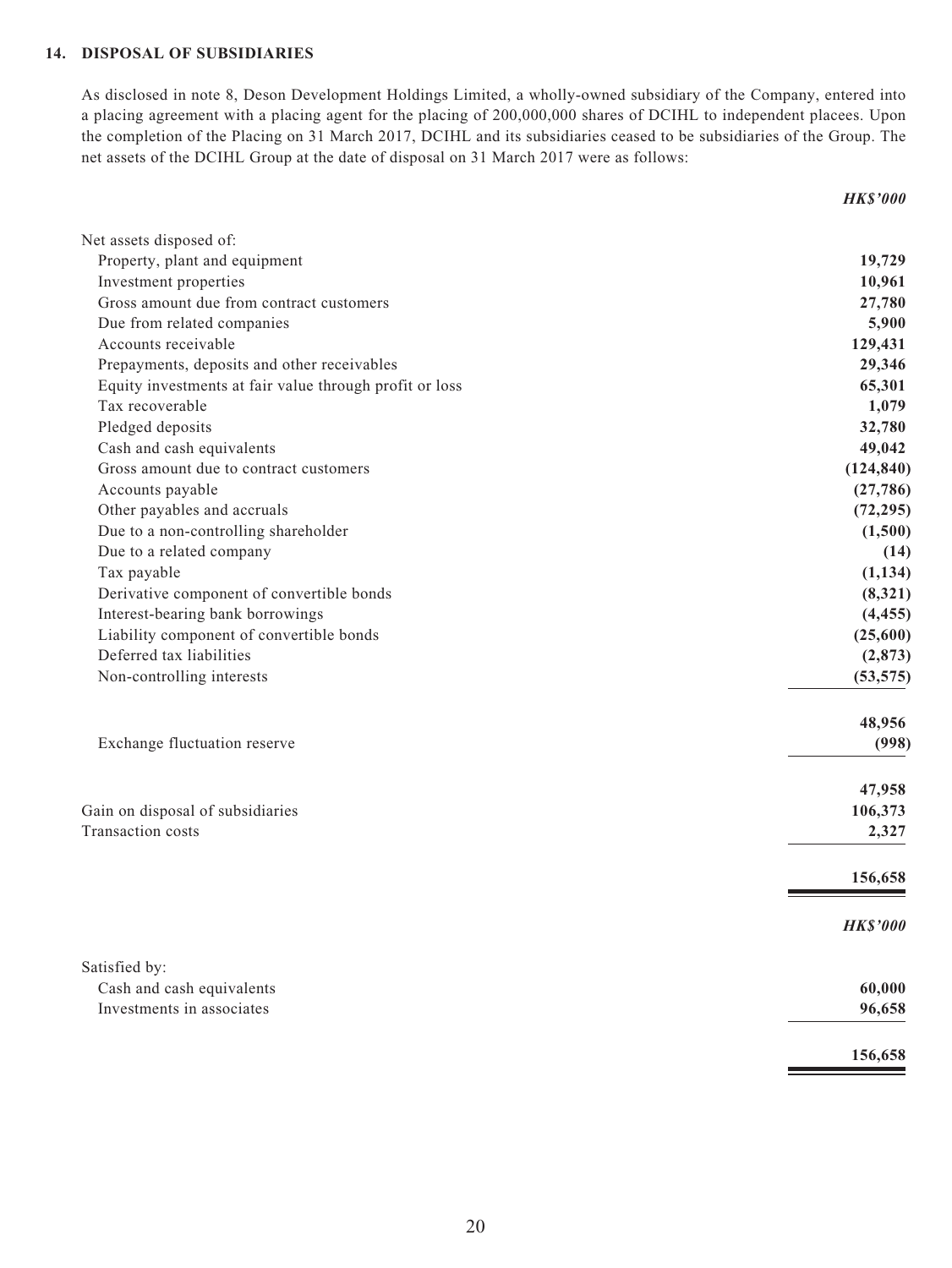#### **15. COMPARATIVE AMOUNTS**

As a result of the partial disposal of the DCIHL Group, as further detailed in note 8, the comparative amounts in the consolidated statement of profit or loss have been re-presented as if the operations discontinued during the current year had been discontinued at the beginning of the comparative period.

#### **MANAGEMENT DISCUSSION AND ANALYSIS**

#### **BUSINESS REVIEW**

The Group's major business segments during the year comprise (i) property development and investment; (ii) trading of medical equipment and home security and automation products, and provision of related installation and maintenance services as well as trading of various granite and marble products, stone slabs and products for construction market; (iii) construction as a main contractor and decoration, as well as the provision of electrical and mechanical ("**E&M**") engineering services; and (iv) investment in securities.

On 11 January 2017, the Company, through its wholly owned subsidiary, signed a placing agreement with a placing agent, to place 200,000,000 shares of Deson Construction International Holdings Limited ("**Deson Construction**") at HK\$0.30 each ("**Placing**") and all the 200,000,000 Deson Construction shares were successfully placed out. Upon completion of the Placing, Deson Construction and its subsidiary ("**Deson Construction Group**") ceased to be subsidiaries of the Group and the construction and investment in securities businesses have been discontinued. The Group (after the partial disposal of the DCIHL Group) will continue to concentrate on (i) property development and investment; and (ii) trading of medical equipment and home security and automation products, and the provision of related installation and maintenance services as well as trading of various granite and marble products, stone slabs and products for construction market.

#### **Continuing operations**

The Group's turnover for the year ended 31 March 2017 from continuing operations recorded at approximately HK\$199,683,000 (2016: HK\$91,467,000) which represented an increase of 118% compared with last year.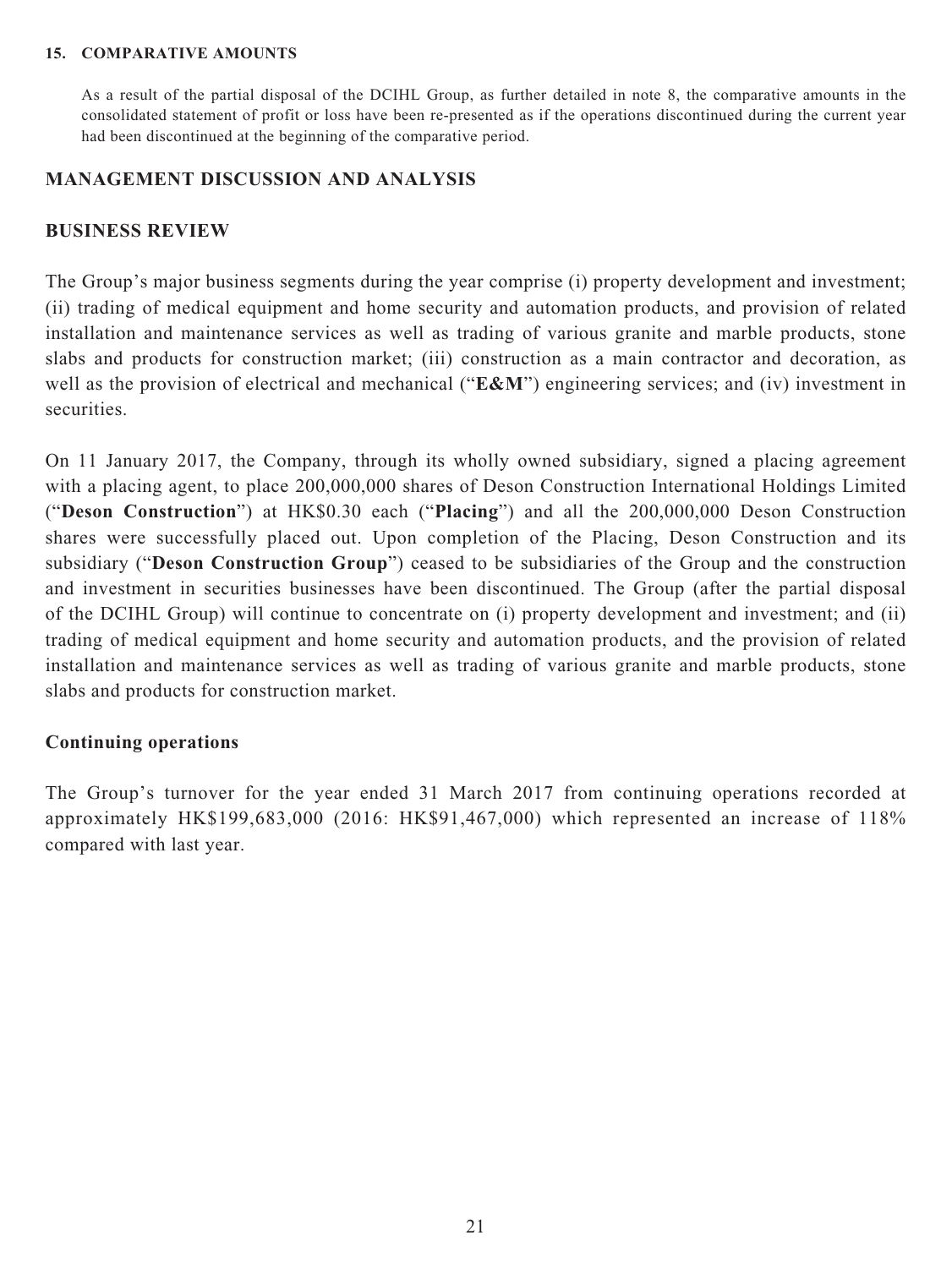## **Property development and investment business**

During the Reporting Period, China's property market sentiment was positive and the Group's projects in Mainland China, which benefited from favourable Government policies, performed satisfactorily. The Group's turnover for the year ended 31 March 2017 from this segment recorded at approximately HK\$168,400,000 (2016: HK\$59,546,000), which represented an increase of 183% as compared with last year. The significant increase was mainly due to the sales of six-floor offices (6,235 square ("**sq**") metres) to a customer with sales amounted to approximately HK\$110 million and a profit recognised (before taxation) of approximately HK\$23 million.

However, in the prior year, we transferred one of our properties held for sale to investment properties which in turn caused a significant increase in fair value gain on investment properties. In the current year, segment operating profit generated from the property development and investment business amounted to approximately HK\$54,969,000 representing a decrease of 76% as compared to last year. This is mainly due to the combined effect of (i) the significant decrease in fair value gain on investment properties (after deferred taxation) in the amount of approximately HK\$26,035,000 (2016: HK\$196,756,000); and (ii) significant sale of offices of the World Expo Plaza at Kaifeng during the year.

Earnings per share from continuing operations is approximately HK0.34 cent.

On 30 September 2016, the Group entered into a sale and purchase agreement to dispose of Yew Siang Limited ("**Disposal**"), an indirect wholly-owned subsidiary, to an independent third party. Yew Siang Limited and its subsidiary own the Starway Parkview South Station Hotel. It is intended that it will be converted into and operated as service apartments.

The Disposal is expected to be completed in July 2017.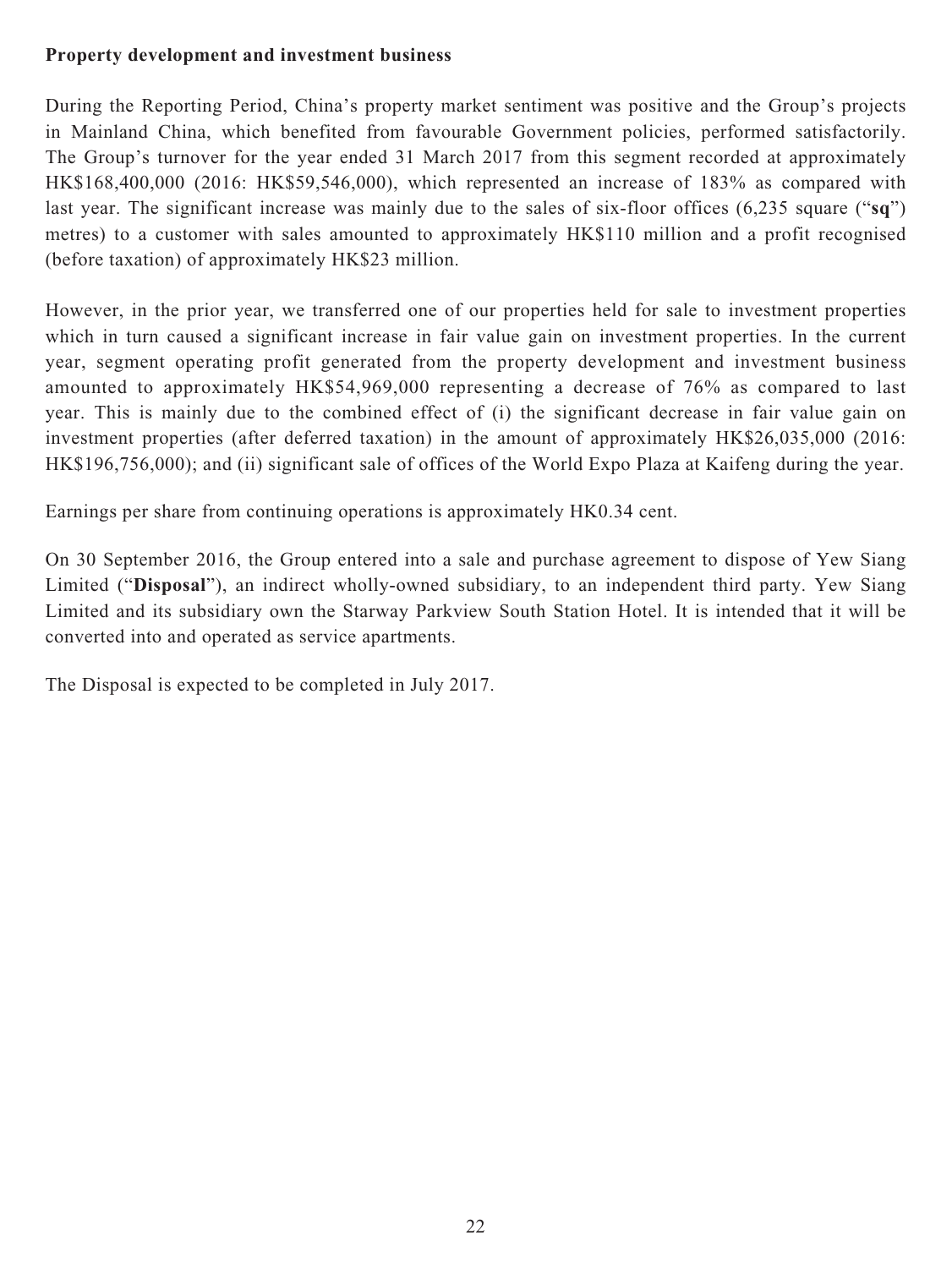#### **Discontinued operations**

#### **Construction business**

During the Reporting Period, the Group's turnover from construction segment amounted to approximately HK\$872,762,000 (2016: approximately HK\$812,954,000), increased by approximately 7.4% as compared to last year. The increase in turnover was mainly due to (i) turnover was started to be recognised for several new E&M projects that were granted after last year end. These projects include fire services and MVAC installation of Multimedia Production and Distribution Centre at Tseung Kwan O Industrial Estate, New Territories, Hong Kong and the term contract for Building Services Works at the Sogo Department Store, Causeway Bay, Hong Kong; and (ii) more fitting-out projects were granted during the year. These projects include (i) Prada shop, Harbour City, Tsim Sha Tsui, Hong Kong (contract sum: approximately HK\$41,000,000); (ii) residential house and club house at Stubbs Road, Hong Kong (contract sum: approximately HK\$40,000,000); and (iii) residential apartment at Henderson Road, Hong Kong (contract sum: approximately HK\$26,000,000). During the reporting period, the Group completed or substantially completed projects such as acting as the main contractor for the development of one residential house and associated external works including construction of substructure and superstructure works, building services and interior fitting-out works at Hoi Fung Path, Stanley, Hong Kong; main contractor works for the development of a 12-storey residential building at Stubbs Road, Hong Kong; main contractor for the development of eight residential houses, clubhouse and associated external work at Pik Sha Road, Sai Kung, Hong Kong; building services installation of 36-classroom at a primary school in Area 36, Fanling, New Territories; building services installation for construction of two special schools at Sung On Street, To Kwa Wan, Kowloon; air-conditioning mechanical ventilation and electrical installation for the extension of PRC Ministry of Foreign Affairs Building at Borrett Road, Hong Kong for PRC Ministry of Foreign Affairs; fitting-out works including E&M works for three Prada/Miu Miu shops at Wynn Palace, Macau; fitting-out works at Harbour City, Canton Road, Tsim Sha Tsui, Hong Kong; and fitting-out works, air-conditioning and ventilation works, plumbing and drainage works, floor heating works and electrical works for a staff social center in Suning, Hebei, the PRC.

#### **Investment in securities business**

The investment in marketable securities commenced in the last quarter of the year ended 31 March 2016. As the overall market condition of the Hong Kong stock market improved, the Group recorded a realised gain and a net unrealised loss of approximately HK\$47,042,000 and HK\$2,174,000, respectively (2016: realised gain of HK\$70,000 and unrealised gain of HK\$724,000). Details of the profit from sale of marketable securities are disclosed under the section "**SIGNIFICANT INVESTMENTS**". As Deson Construction Group are no longer subsidiaries of the Group, the equity investments held by Deson Construction Group as at 31 March 2017 were not reflected on the consolidated statement of financial position of the Group.

### **Financial impact of the Placing**

Upon completion of the Placing, Deson Construction Group ceased to be consolidated into the accounts of the Group. The Group classified its interest in Deson Construction as an investment in associate, which will be initially recognised at fair value and accounted for using the equity method subsequently. The gain on disposal of Deson Construction Group amounted to approximately HK\$106,373,000.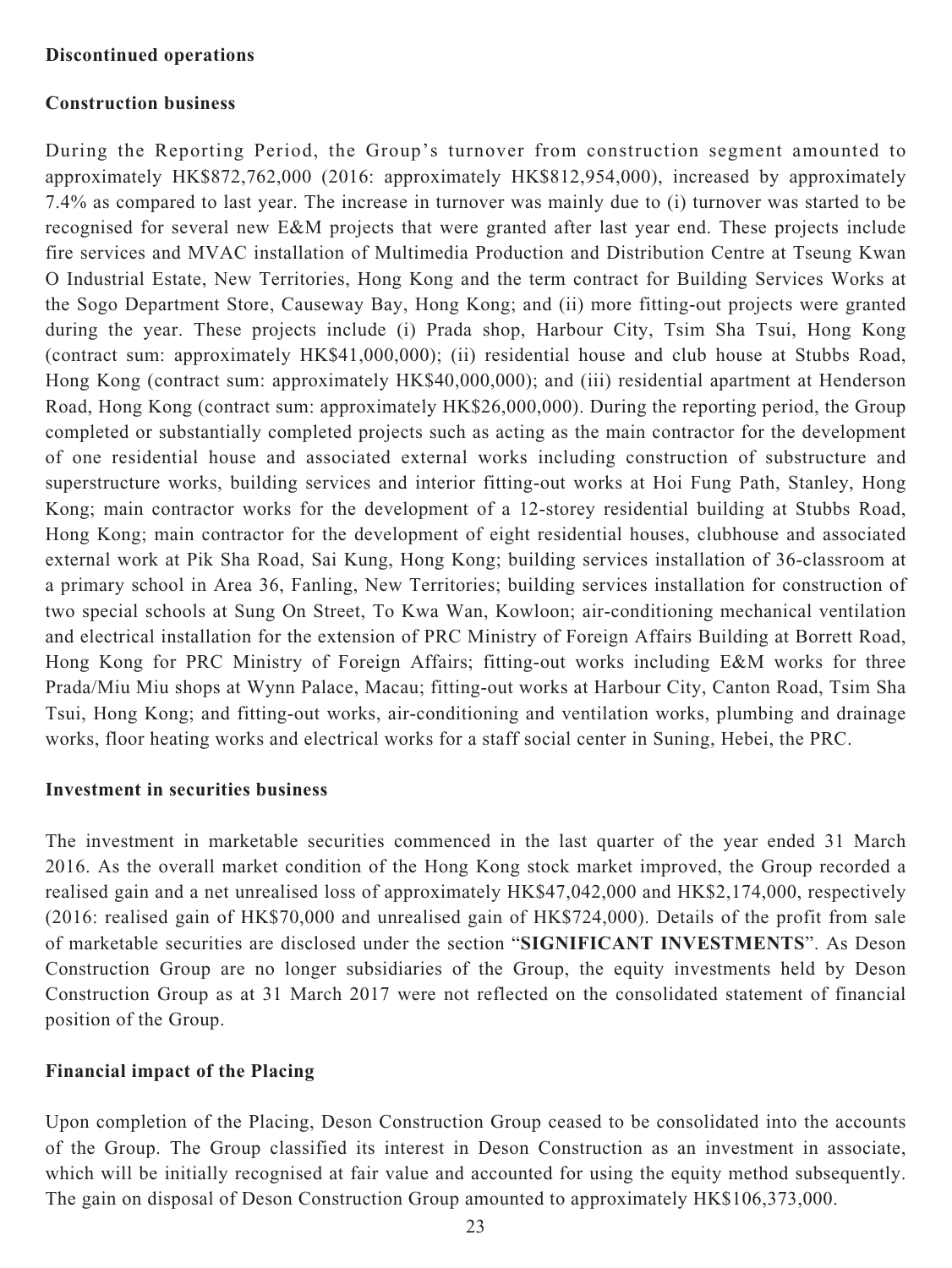## **FINANCIAL REVIEW**

#### **Turnover**

For the year ended 31 March 2017, the Group's turnover from continuing operations amounted to HK\$200 million, increased by 118% as compared to last year. The increase was due to the Group's oneoff gain from disposal of a six-storey office premises in Kaifeng City, Henan Province of the People's Republic of China (the "**PRC**").

The Group's turnover from discontinued operations amounted to HK\$918 million, increased by 13% as compared to last year. The increase was due to (i) more revenue was recognised from E&M projects that were granted after last year end; (ii) commencement of the investment in marketable securities business since last quarter of the year ended 31 March 2016; and (iii) the additional fitting-out works contracts granted.

Turnover generated from property development and investment business, trading of medical equipment and home securities and automation products as well as trading of various granite and marble products, stone slabs and products for construction market, construction contracting business and investment in securities business amounted to approximately HK\$169 million, HK\$31 million, HK\$873 million and HK\$45 million, respectively, which represent an increase of 183%, decrease of 2%, increase of 7% and increase of 94%, respectively as compared to last year.

#### **Gross profit margin**

During the year ended 31 March 2017, the Group's gross profit margin from the continuing operations was approximately 31%, decrease by 7 percentage points as compared to last year's 38%, mainly driven by rental proportion in turnover from property development and investment segment is higher in last year where the gross profit margin of rental is much higher than the sale of property, as a result, the overall gross profit margin is lower than last year.

#### **Liquidity and financial resources**

As at 31 March 2017, the Group had total assets of HK\$2,783,058,000, which was financed by total liabilities, shareholders' equity and non-controlling interests of HK\$1,326,345,000, HK\$1,456,593,000 and HK\$120,000, respectively. The Group's current ratio at 31 March 2017 was 1.73 compared to 1.30 at 31 March 2016.

The gearing ratio for the Group is 23% (31 March 2016: 35%). It was calculated based on the noncurrent liabilities of HK\$424,402,000 (31 March 2016: HK\$732,639,000) and long term capital (equity and non-current liabilities) of HK\$1,881,115,000 (31 March 2016: HK\$2,113,888,000).

#### **Capital expenditure**

Total capital expenditure for the year ended 31 March 2017 was approximately HK\$4,344,000, and was mainly used in the purchase of items of property, plant and equipment.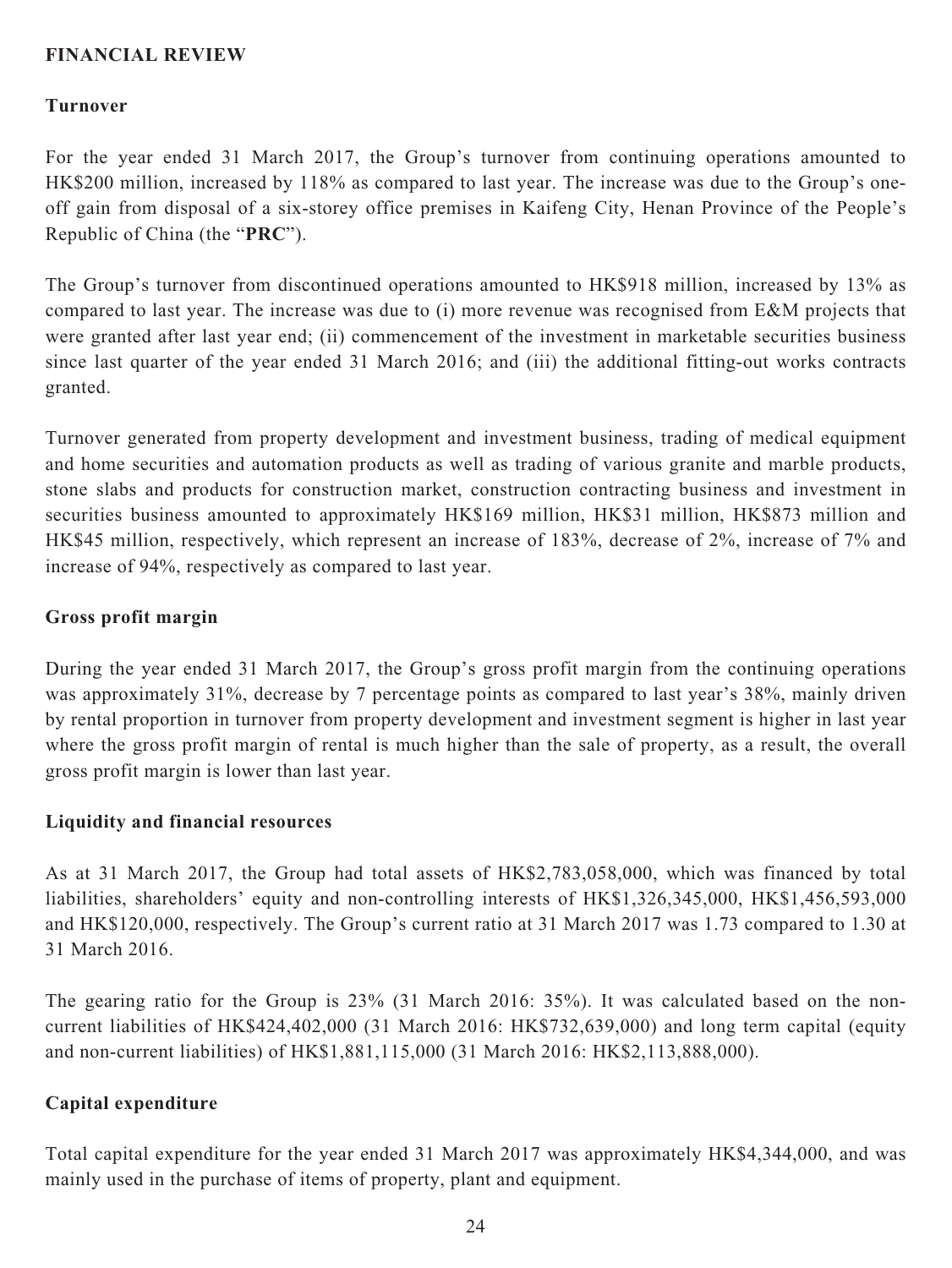## **Contingent liabilities**

At the end of the reporting date, the Group had no significant contingent liabilities.

## **Commitments**

At the end of the reporting date, the Group had no significant capital commitments.

## **Charges on group assets**

Assets with carrying value of HK\$1,209,757,000 were pledged as securities for the Group's banking facilities.

# **Treasury policies**

The Directors will continue to follow a prudent policy in managing its cash balances and maintaining strong and healthy liquidity to ensure that the Group is well placed to take advantage of growth opportunities for the business. In view of the expected development for the property development project in Kaifeng, in the PRC, the Group will take into consideration the RMB fund planning to adequately finance this project. Interest for the current bank borrowings was mainly on a floating rate basis and the bank borrowings were principally denominated in Hong Kong dollars and RMB. Hence, there is no significant exposure to foreign exchange rate fluctuations.

## **Exchange risk exposure**

The Group mainly exposes to the RMB currency, arising from relevant group entities' foreign currency denominated monetary assets and liabilities for the Group's operating activities.

The Group currently does not have a foreign currency hedging policy to eliminate the currency exposures. However, the management monitors the related foreign currency exposure closely and will consider hedging significant foreign currency exposures should the need arise.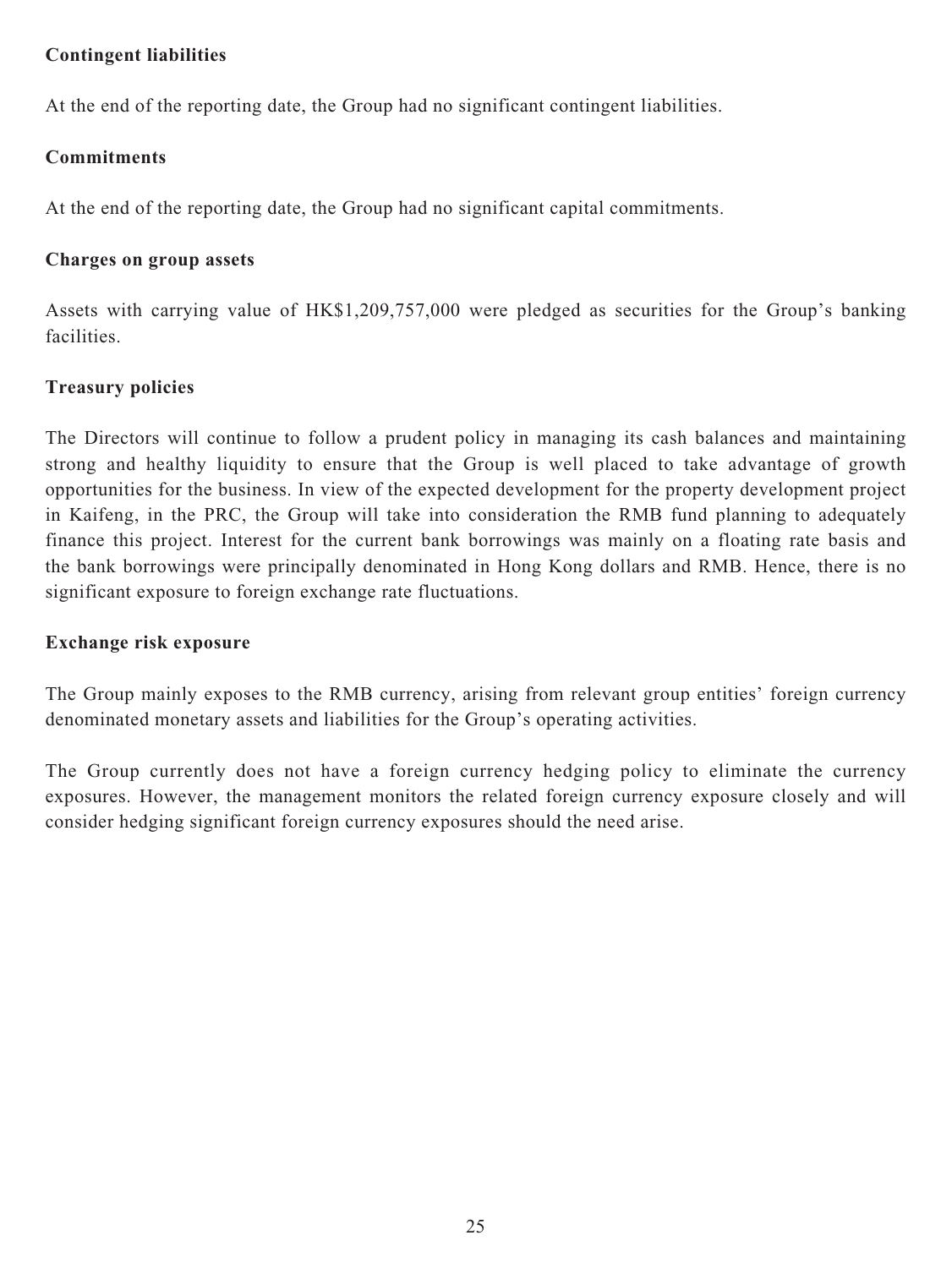## **SIGNIFICANT INVESTMENTS**

During the year ended 31 March 2017, the Group disposed of some of the investments on the market and the sales proceeds generated from the investments in marketable securities amounted to approximately HK\$127 million and a net gain recognised in revenue amounted to approximately HK\$47 million. Details of the transactions are as follows:

|                                               | <b>Stock code</b> | Place of<br>incorporation | <b>Sales</b><br>proceeds | <b>Realised</b><br>gain/(loss) |
|-----------------------------------------------|-------------------|---------------------------|--------------------------|--------------------------------|
|                                               |                   |                           | HK\$'000                 | HK\$'000                       |
| Wealth Glory Holdings Limited                 | 8269              | Cayman Islands            | 7,712                    | (412)                          |
| AP Rentals Holdings Limited                   | 1496              | Cayman Islands            | 5,796                    | 2,009                          |
| Hypebeast Limited                             | 8359              | Cayman Islands            | 25,320                   | 21,380                         |
| <b>Expert Systems Holdings Limited</b>        | 8319              | Cayman Islands            | 5,728                    | 3,455                          |
| Master Glory Group Limited                    | 275               | Bermuda                   | 933                      | (32)                           |
| Huisheng International Holdings Limited       | 1340              | Cayman Islands            | 2,880                    | (90)                           |
| Ever Harvest Group Limited                    | 1549              | Cayman Islands            | 5,241                    | 468                            |
| Sandmartin International Holdings Limited     | 482               | Bermuda                   | 1,118                    | (165)                          |
| Royal Catering Group Holdings Company Limited | 8300              | Cayman Islands            | 9,339                    | 4,793                          |
| <b>CROSSTEC Group Holdings Limited</b>        | 3893              | Cayman Islands            | 2,552                    | 280                            |
| Shun Wo Group Holdings Limited                | 1591              | Cayman Islands            | 9,995                    | 1,076                          |
| Goal Forward Holdings Limited                 | 8240              | Cayman Islands            | 3,946                    | 537                            |
| Allied Sustainability and Environmental       |                   |                           |                          |                                |
| <b>Consultants Group Limited</b>              | 8320              | Cayman Islands            | 3,058                    | 795                            |
| Altus Holdings Limited                        | 8149              | Cayman Islands            | 13,011                   | 9,148                          |
| China Art Financial Holdings Limited          | 1572              | Cayman Islands            | 7,011                    | 950                            |
| Jia Meng Holdings Limited                     | 8101              | Cayman Islands            | 1,123                    | 218                            |
| Pantronics Holdings Limited                   | 1611              | British Virgin Islands    | 2,805                    | (498)                          |
| <b>CMON</b> Limited                           | 8278              | Cayman Islands            | 5,321                    | 675                            |
| K W Nelson Interior Architect Group Limited   | 8411              | Cayman Islands            | 2,794                    | 774                            |
| Winto Group (Holdings) Limited                | 8238              | Cayman Islands            | 5,206                    | 116                            |
| OOH Holdings Limited                          | 8091              | Cayman Islands            | 6,475                    | 1,565                          |

| 127,364 | 47.042 |
|---------|--------|
|         |        |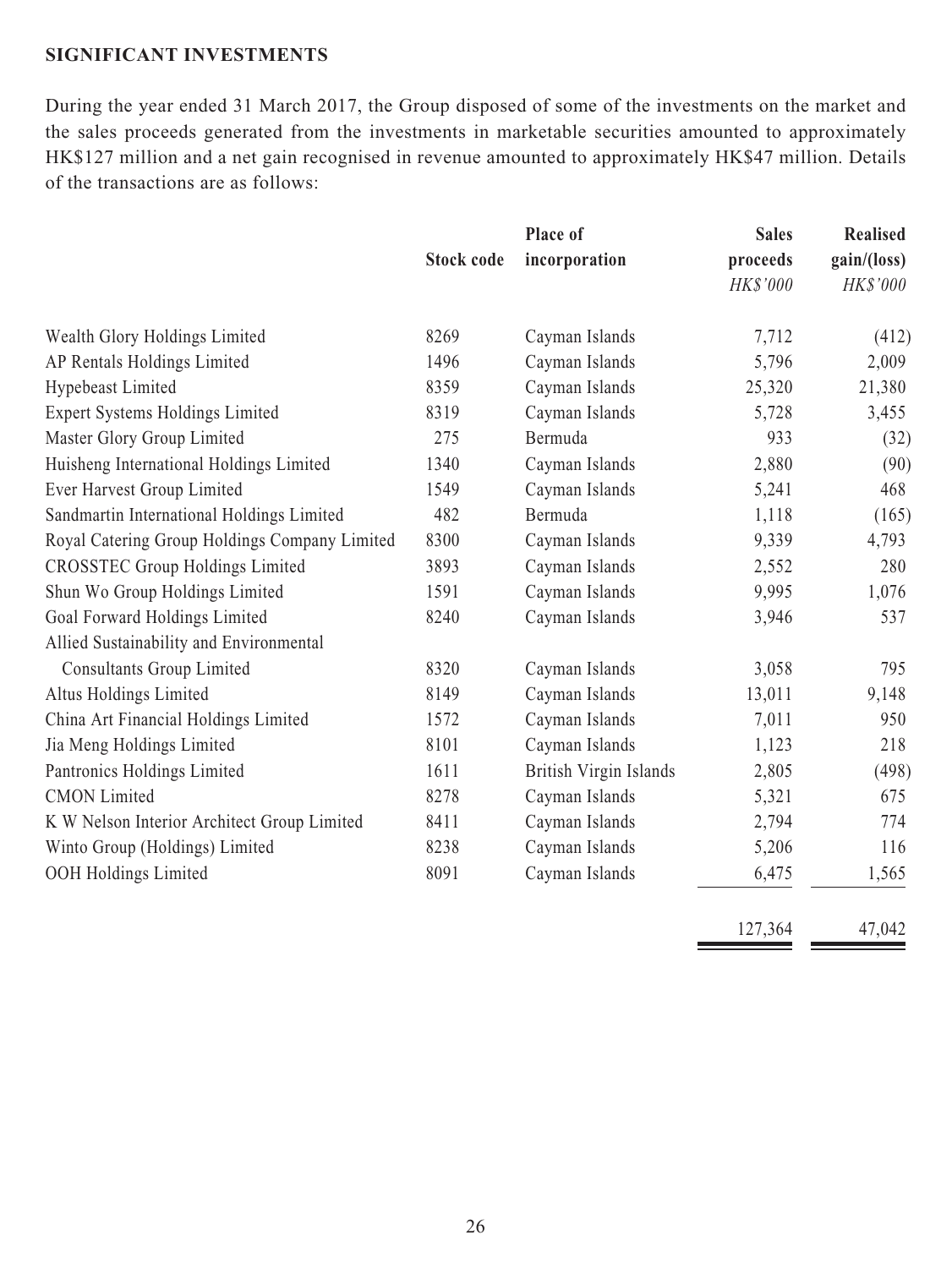## **PROSPECT**

## **Property development and investment**

On 9 June 2005, the Group was granted the land use rights of a development site in Long Ting district of the city of Kaifeng. The Directors intend to develop a residential and commercial complex on the site with an estimated gross floor area of approximately 221,000 square ("**sq.**") metres. Up to now, a gross floor area of 190,000 sq. metres had completed construction and the total sales contract sum achieved amounted to approximately RMB755 million. The remaining of the land is under construction, and it is expected the construction will be completed by end of 2017 and will be started to be sold in fourth quarter of 2017.

On 16 February 2012, the Group has successfully won a bid for the acquisition of land use right of a residential and commercial site in the city of Kaifeng. The Directors intended to develop a residential and commercial complex on the site with an estimated gross floor area of approximately 100,000 sq. metres. Up to now, gross floor area of 20,000 sq. metres was completed. It includes two commercial buildings with gross floor area of 15,000 sq. metres and an animation theatre with gross floor area of around 5,000 sq. metres. The total sales contract sum achieved from the sales of commercial properties amounted to approximately RMB156 million. The animation theatre is named "**Qing-Ming Riverside Anime Exhibition**" and is used to show the animation of 清明上河圖 which was shown in 2010 Shanghai Expo. It is intended to become a tourist spot at Kaifeng City. It is expected that the construction of the whole project will be completed by 2018.

In September 2014, the Group was granted another land use right in city of Kaifeng, the PRC, named as Zhu Ji Lane ("**珠璣巷**"). The Directors intend to develop a commercial street project with a total gross floor area of approximately 13,000 sq. metres. It was put in use during 27th World Hakka Conference which was held in October 2014. As of now, the project has been completed. The total contract sum achieved for the sales of this area amounted to approximately RMB2 million. Most of the units have already been rented out during the year.

The Central People's Government of the PRC continued its relaxation policies towards the property sector in the mainland, with the lowering of down-payment proportion, alleviation of tax charges and easing of credit. This served to spur demand across all cities, which rendered an overall increase in price and volume in the property market. The local governments adopted different policies to regulate the market demand and supply to cope with their own conditions and specific needs. To bring about the long term and healthy development of the property market, many significant policies were put forward by the Central People's Government of the PRC during the period, which included the stimulation of both enduser and upgrading demands, the establishment of a housing regime to accommodate rental and buying demands, the implementation of the reform from Business Tax to Value Added Tax in the real estate sector, as well as the comprehensive registration of the immovable assets nationwide.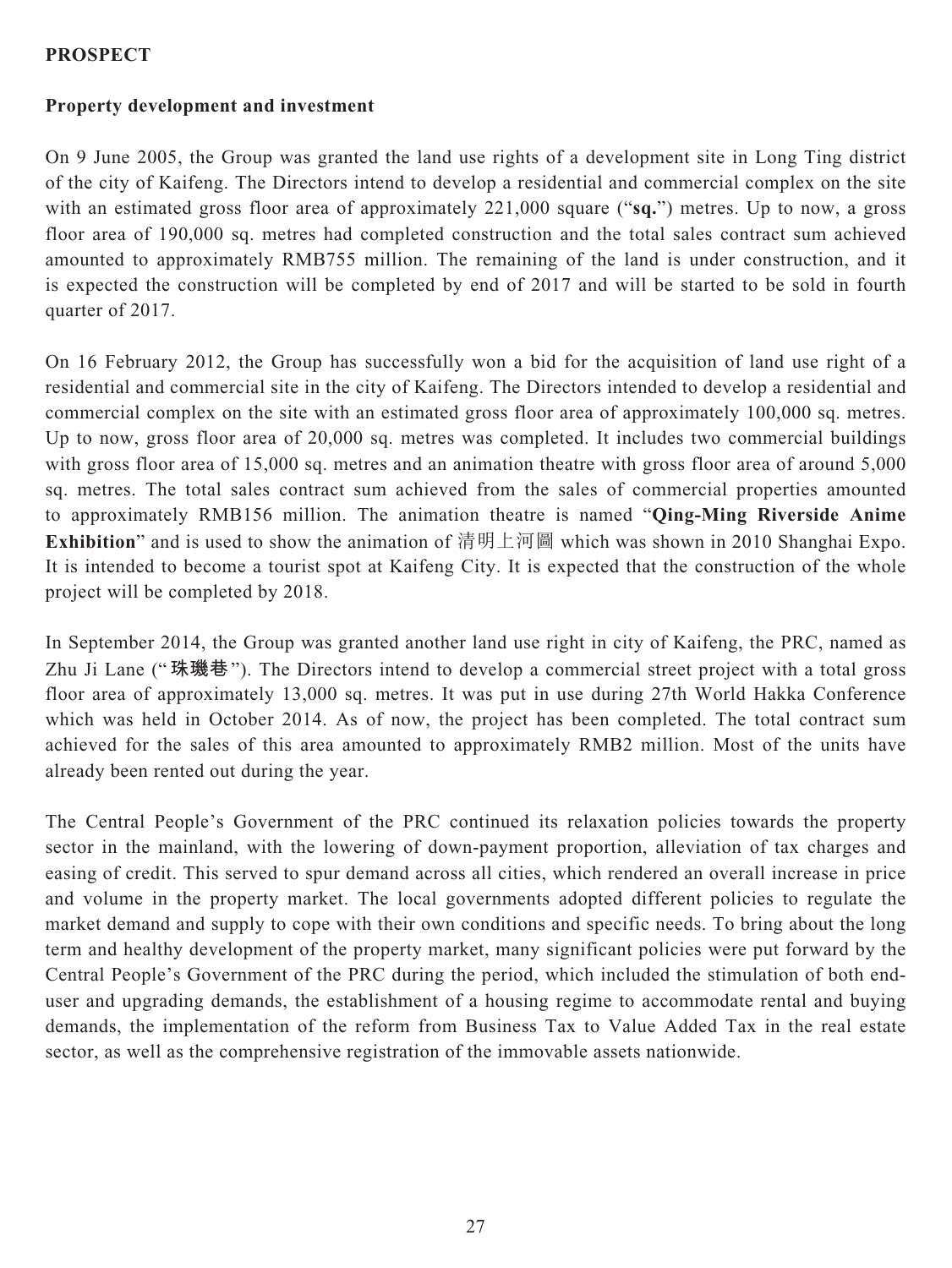The Board remains optimistic about the property market in Mainland China and the Group will continue to place emphasis on strengthening the property development and investment business. The Group may acquire additional land to enrich the Group's land reserve, specifically in the second and third-tier cities in the PRC where the markets continue to be bullish and growth potential is consistently increasing. However, the Group has no specific investment plan in relation to any particular project currently.

Regarding the disposal of the Starway Parkview South Station Hotel ("**Target Property**") in Shanghai, it is intended that the Target Property will be converted into and operated as service apartments. The Board considers that the Disposal will bring in a strategic shareholder with strong real estate management background which will help to improve the long term growth potential of the Target Property, which will in turn be beneficial to the Group and shareholders as a whole. The Target Property is a mature asset, which whilst providing a stable rental income, does not have the growth in terms of earnings expected by the Board. The Company wishes to realise the full value of the Target Property. The Disposal enables the Group to recycle capital into future investment opportunities. The Directors are of the view that the Disposal will benefit the Group by realising its investment and also strengthen the liquidity and overall financial position of the Group. On the other hand, the Group would retain 30% equity interest at Yew Siang which enables the Group to continue to have a share of profit from the long term growth potential of the Target Property.

## **Trading of medical equipment and home security and automation products**

With rising affluence especially in Hong Kong and the major cities in the PRC, consumers' increasing health awareness, especially among higher-income urban consumers, continued to create higher demand for medical equipment, and the Group's efforts on trading of medical equipment should continue to pay off in terms of sales growth and market penetration in the PRC. In the coming year, the Group will expand its distribution channels and introduce a broader range of products to spur sales growth.

Also, with the increasing safety awareness in Hong Kong and the major cities in the PRC, it is expected there will be high demand for wired and wireless security devices and systems, which are applicable to residential estates, commercial offices, shops, hotels, hospitals, museums and prisons.

Going forward, the uncertainty in the world economy and the slowdown in economic growth in the mainland will continue to pose challenges to the business. The tightening policies such as restrictions on home purchase as a part of its efforts to control inflation and maintain a stable and healthy economic growth, also caused certain negative impact on the mainland property market. However, it is expected that the economy of the PRC will sustain healthy growth, and Hong Kong remains well positioned to benefit from the PRC's continuing growth and development, as such, the Group remains optimistic in the long run and has confidence in the growth momentum in the PRC and Hong Kong.

The Group will continue to adopt efficacious cost management strategies and maintain tight credit control to cope with challenges and enhance competitiveness under the fluctuated operating environment. The Directors will continue to dedicate their best effort to maximise the best interests for the shareholders of the Company.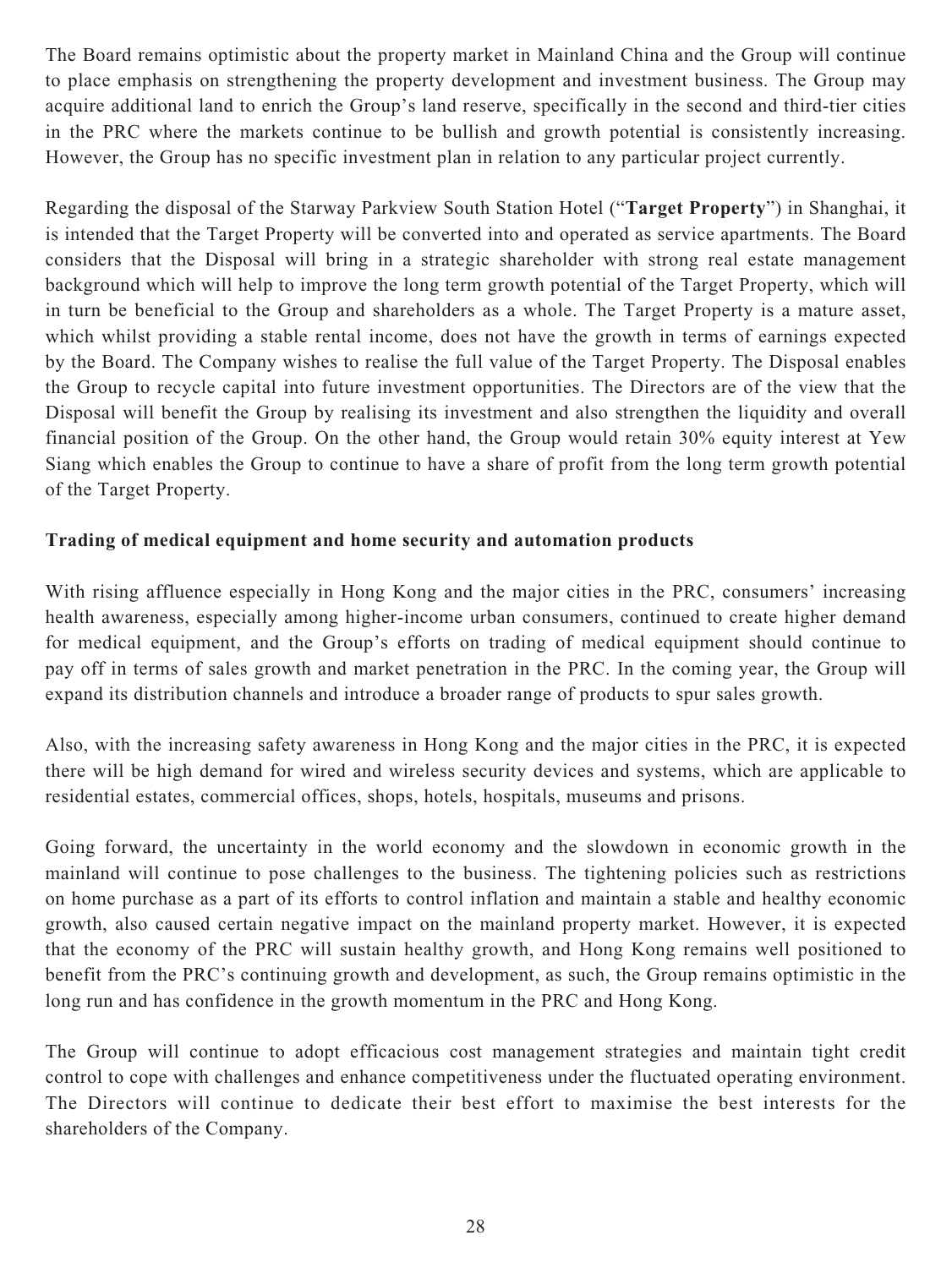## **USE OF PROCEEDS FROM THE OPEN OFFER**

On 27 November 2015, the Company entered into an underwriting agreement for an open offer of shares with an underwriter, pursuant to which the Company agreed to issue not less than 325,960,133 shares and not more than 330,670,133 shares of the Company through the underwriter at HK\$0.32 each. On 13 January 2016, 325,960,133 ordinary shares of the Company of HK\$0.10 each were issued for cash of HK\$0.32 per share for a total cash consideration, after related expenses, of HK\$101.8 million.

As at 31 March 2017, the net proceeds had been utilised as follows:

| <b>Actual net</b><br>proceeds<br><b>HKS</b> million | <b>Amount utilised</b><br>up to<br>31 March 2017<br><b>HK\$</b> million | <b>Balance as</b><br>at<br>31 March 2017<br><b>HKS</b> million |      |             |  |
|-----------------------------------------------------|-------------------------------------------------------------------------|----------------------------------------------------------------|------|-------------|--|
|                                                     |                                                                         |                                                                |      |             |  |
|                                                     |                                                                         |                                                                | 20.0 | <b>20.0</b> |  |
|                                                     |                                                                         |                                                                | 36.2 | 36.2        |  |
| 45.6                                                | 45.0                                                                    | 0.6                                                            |      |             |  |
| 101.8                                               | 101.2                                                                   | 0.6                                                            |      |             |  |
|                                                     |                                                                         |                                                                |      |             |  |

The planned use of proceeds as stated in the prospectus dated 18 December 2015 ("**Prospectus**") were based on the best estimation and assumption of future market conditions made by the Group at the time of preparing the Prospectus while the proceeds were applied based on the actual development of the Group's business and the industry.

## **HUMAN RESOURCES**

As at 31 March 2017, the Group had 144 employees, 99 of whom were based in the PRC and the remaining employees were based in Hong Kong. The total employee benefits expenses (including discontinued operations) including directors' emoluments for the year under review amounting to approximately HK\$61 million as compared to HK\$63 million in last year, the decrease was mainly due to expenses on share options granted to certain directors and employees of the Group in last year.

The remuneration policy and package of the Group's employees are reviewed and approved by the Directors. Apart from pension funds, in order to attract and retain a high caliber of capable and motivated workforce, the Group offers discretionary bonus and share options to staff based on individual performance and the achievements of the Group's targets.

## **PURCHASE, REDEMPTION OR SALES OF LISTED SECURITIES**

Except as disclosed above and as disclosed in the paragraph headed "**Capital structure**", neither the Company, nor any of its subsidiaries purchased, redeemed or sold any of the Company's listed securities during the year ended 31 March 2017.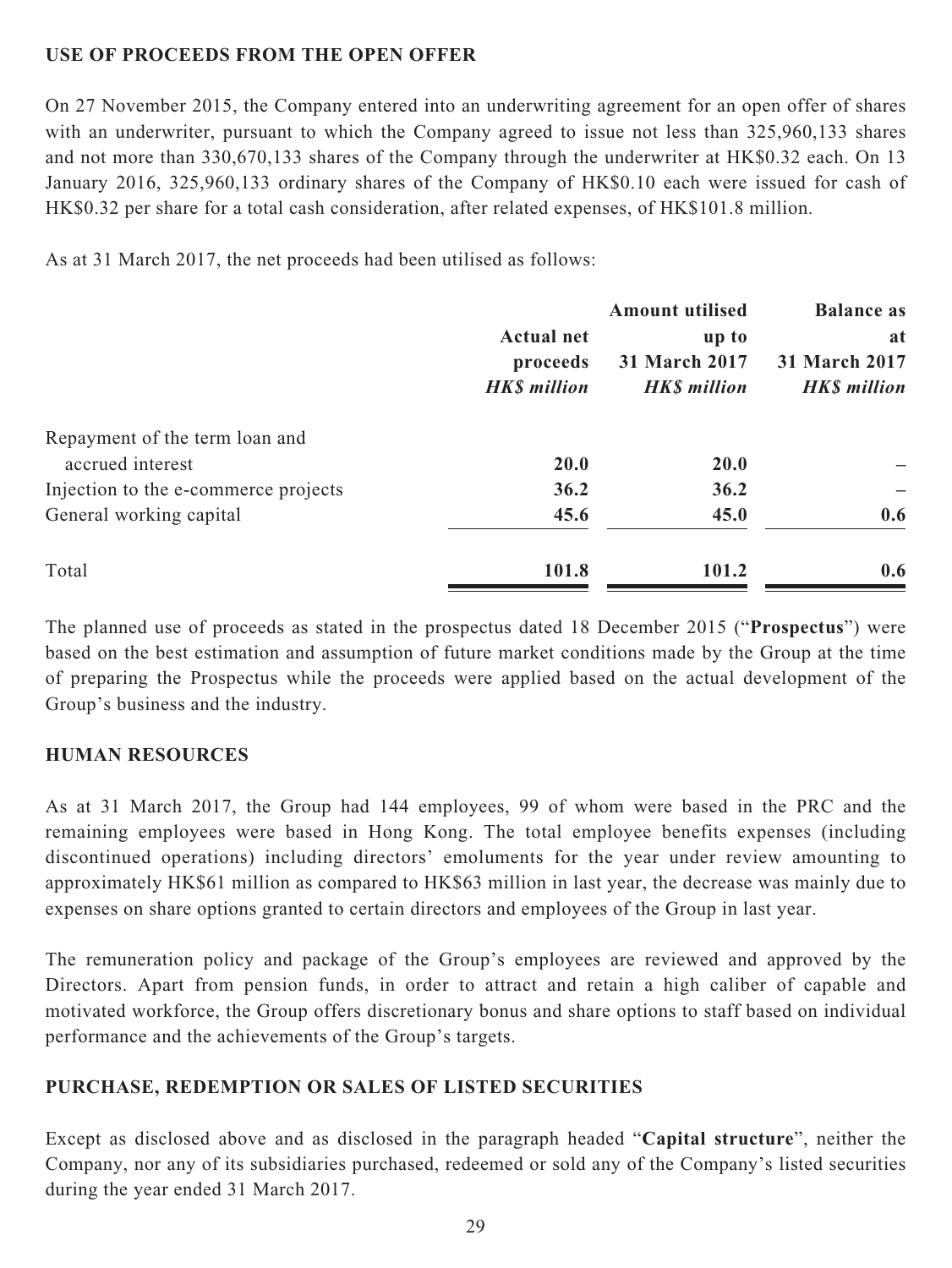## **CAPITAL STRUCTURE**

Details of the changes of the capital structure of the Company during the year ended 31 March 2017 are set out in note 12 to the annual results.

# **PRE-EMPTIVE RIGHTS**

There are no provisions for pre-emptive rights under the Company's Bye-Laws or the laws of Bermuda which would oblige the Company to offer new shares on a pro rata basis to existing shareholders.

## **CONTINUING CONNECTED TRANSACTIONS**

On 30 May 2014, the Group entered into a tenancy agreement with Fitness Concept Limited, a company wholly-owned by Mr. Tjia Boen Sien ("**Mr. Tjia**"), the Managing Director and Deputy Chairman and a substantial shareholder of the Company, for the leasing of a property of the Group in Hong Kong. The tenancy agreement is contracted for three years commencing 1 April 2014, and the monthly rent payable is HK\$25,500. The rental income earned during the year ended 31 March 2017 from this tenancy agreement was approximately HK\$306,000. This tenancy agreement was renewed ("**Revised Tenancy Agreement**") on 15 April 2017 and contracted for three years commencing 1 April 2017, and the monthly rent payable is HK\$25,500.

On 29 March 2014, the Group entered into a tenancy agreement with 上海美格菲健身中心有限 公司, a company wholly-owned by Mr. Tjia, the Managing Director and Deputy Chairman and a substantial shareholder of the Company, for the leasing of a property of the Group in Shanghai. The tenancy agreement is contracted for three years commencing 1 April 2014, and the annual rent payable is RMB100,000. The rental income earned during the year ended 31 March 2017 from this tenancy agreement was RMB48,000. This tenancy agreement was early terminated on 30 September 2016.

Given that Mr. Tjia is the Managing Director and Deputy Chairman of the Company and has an approximately 42.81% equity interest in the Company at the time entering into the Revised Tenancy Agreement, Mr. Tjia is a connected person of the Company within the meaning of the Listing Rules, the transactions therefore constitute connected transactions of the Company. As each of the applicable percentage ratios of the transactions was less than 5% and the total considerations involved were less than HK\$3,000,000, pursuant to Rule 14A.33 of the Listing Rules, the transactions were exempted from the reporting, annual review, announcement and independent shareholders' approval requirements of the Listing Rules.

# **CORPORATE GOVERNANCE**

In the opinion of the Board, the Company has complied with most of the code provisions ("Code Provisions") as set out in the Code on Corporate Governance Practices ("CG Code") contained in Appendix 14 of the Listing Rules save for the deviation from the Code Provision A.4.1, details of which are explained below. The Company regularly reviews its corporate governance practices to ensure that these continue to meet the requirements of the CG Code.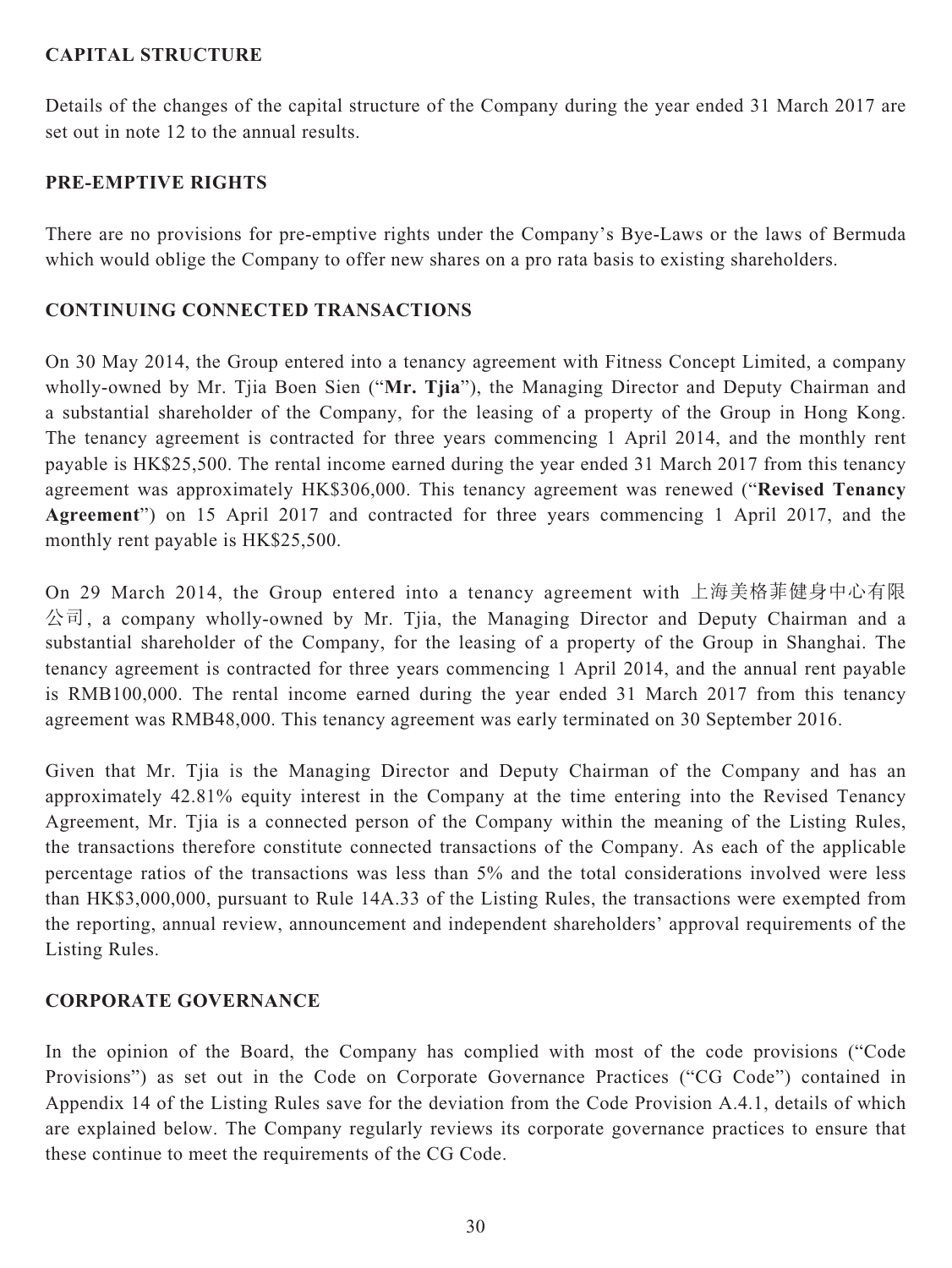## **Summary of deviation of the CG Code:**

Code Provision A.4.1

Code Provision A.4.1 stipulates that non-executive directors should be appointed for a specific term, subject to re-election.

The independent non-executive directors are not appointed for a specific term. However, all independent non-executive directors are subject to the retirement and rotation once every three years in accordance with the Company's Bye-Laws. As such, the Board considers that sufficient measures have been taken to ensure that the Company's corporate governance practices are comparable with those in the Code.

# **MODEL CODE FOR SECURITIES TRANSACTIONS**

The Company has adopted the Model Code for Securities Transactions by Directors of Listed Issuers (the "**Model Code**") as set out in Appendix 10 to the Listing Rules. Specific enquiry has been made of all the directors and the directors have confirmed that they have complied with the Model Code throughout the year ended 31 March 2017. The Company has adopted the same Model Code for securities transactions by employees who are likely to be in possession of unpublished price-sensitive information of the Company. No incident of non-compliance of the Model Code by the relevant employees was noted by the Company.

# **AUDIT COMMITTEE**

The Company has an audit committee which was established in accordance with the requirements of the CG Code for the purpose of reviewing and providing supervision over the Group's internal controls, risk management and financial reporting matters including the review of the annual results for the year ended 31 March 2017, and adequacy of resources and qualifications of the Company's accounting staff. The audit committee comprise of three independent non-executive directors of the Company, namely Dr. Ho Chung Tai, Raymond, Ir Siu Man Po and Mr. Siu Kam Chau. Mr. Siu Kam Chau is the Chairman of the committee.

The annual results of the Company for the year ended 31 March 2017 have been reviewed by the audit committee members who have provided advice and comment thereon.

# **SIGNIFICANT INVESTMENT, MATERIAL ACQUISITIONS AND DISPOSAL**

Save as disclosed in note 8 and note 13 to the annual results, the Group did not have any other significant investment, material acquisition or disposal during the year.

# **ANNUAL GENERAL MEETING**

It is proposed that the forthcoming annual general meeting of the Company (the "**AGM**") will be held on Tuesday, 15 August 2017. A notice convening the AGM will be published and despatched to the Company's shareholders in the manner required by the Listing Rules in due course.